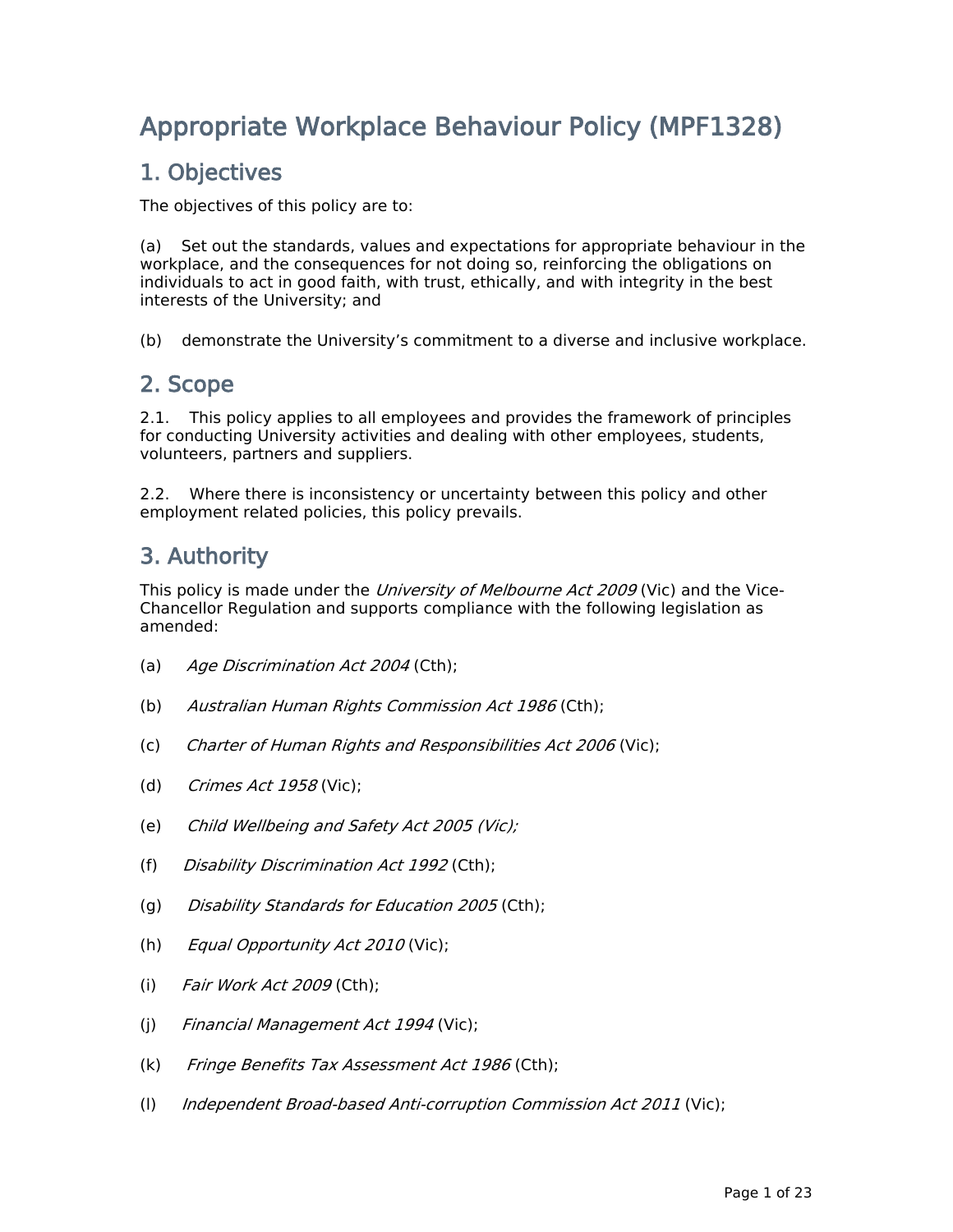- (m) *Occupational Health and Safety Act 2004* (Vic);
- (n) *Privacy and Data Protection Act 2014* (Vic);
- (o) *Racial and Religious Tolerance Act 2001* (Vic);
- (p) *Racial Discrimination Act 1975* (Cth);
- (q) *Sex Discrimination Act 1984* (Cth);
- (r) *Working with Children Act 2005* (Vic)*;* and
- (s) *Workplace Gender Equality Act 2012* (Cth).

### **Policy**

#### **4. Standards and expectations**

4.1. The standards and expectations set out in this policy are consistent with the values of the University.

4.2. The University's core values are the heart of how we work and, if applied consistently, help us maintain the trust of our stakeholders. A key aspect of delivering the University's vision and priorities. The University's values are:

(a) maintaining the highest international standards of ethics and quality in research, teaching and administration;

(b) advancing the intellectual, cultural, economic and social welfare of communities, and recognising the particular needs and aspirations of Indigenous Australians;

(c) working with other organisations to extend educational opportunity and enrich intellectual discourse, educational quality and research activity around the world;

(d) advocating and upholding fundamental human rights — for example, freedoms of thought, expression, and assembly and the right to be free of discrimination and harassment; ;

(e) to preserve, defend and promote the traditional principles of academic freedom in the conduct of its affairs, as set out in the Academic Freedom of Expression Policy ([MPF1224\)](file:/usr/local/tomcat/MPF1224), so that all scholars at the University are free to engage in critical enquiry, scholarly endeavour and public discourse without fear or favour;

(f) to preserve, defend and promote the principles of freedom of speech in accordance with the Freedom of Speech Policy ([MPF1342](file:/usr/local/tomcat/MPF1342));

(g) sustaining a diverse, inclusive and harmonious scholarly community committed to supporting employees and students to realise their full potential; and

(h) maintaining a respectful, safe, rewarding and environmentally sustainable learning and working environment.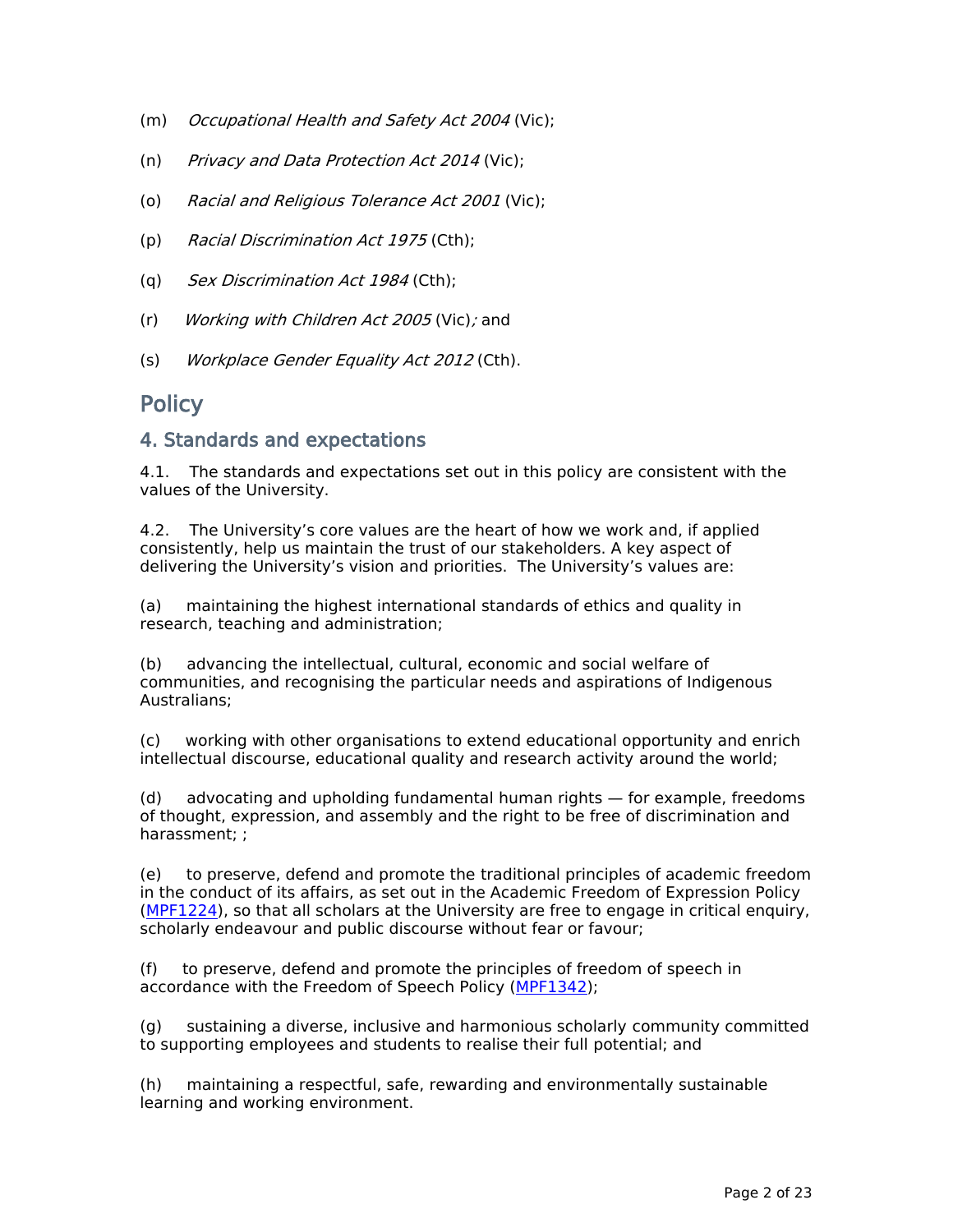(i) The University does not tolerate acts of violence, assault or aggression in any form or manifestation.

4.3. Employees are expected to take all reasonable steps to protect University resources and demonstrate respect for others.

4.4. Employees must take all reasonable steps to bring to the attention of the University at the first available opportunity and, where appropriate, take action to prevent any:

(a) apparent instances of non-compliance with this policy;

- (b) behaviour that breaches any law;
- (c) behaviour that breaches any University statute, regulation or policy; or
- (d) possible instances of fraud, corrupt conduct or improper conduct.
- 4.5. Employees must comply with:

(a) all relevant Commonwealth and state legislation, regulations, codes and agreements derived from legislation;

(b) University statutes, regulations, policies and processes; and

(c) their respective terms and conditions of employment.

4.6. Contravention of this policy and related policies and processes may be considered to be inappropriate behaviour, and on occasion misconduct or serious misconduct. An employee in breach of this policy may be subject to disciplinary action, including termination.

4.7. Failure to comply with section 4.5 may result in the employee being held legally responsible, and in some circumstances the University may also be held responsible. Serious penalties may apply to breaches of legislation

#### **5. Personal and professional behaviour**

5.1. Employees must:

(a) act in good faith and use skill, care and diligence in the performance of their duties and responsibilities, and not intentionally cause serious risk to the reputation or viability of the University, consistent with their employment obligations**;**

(b) uphold the values of the University set out at section 4.2;

(c) maintain a standard of conduct and work performance required by the University and demonstrate professionalism and courtesy in dealing with other employees, students, contractors, visitors and members of the public;

(d) apply authority only in accordance with University standards, expectations and delegations**;**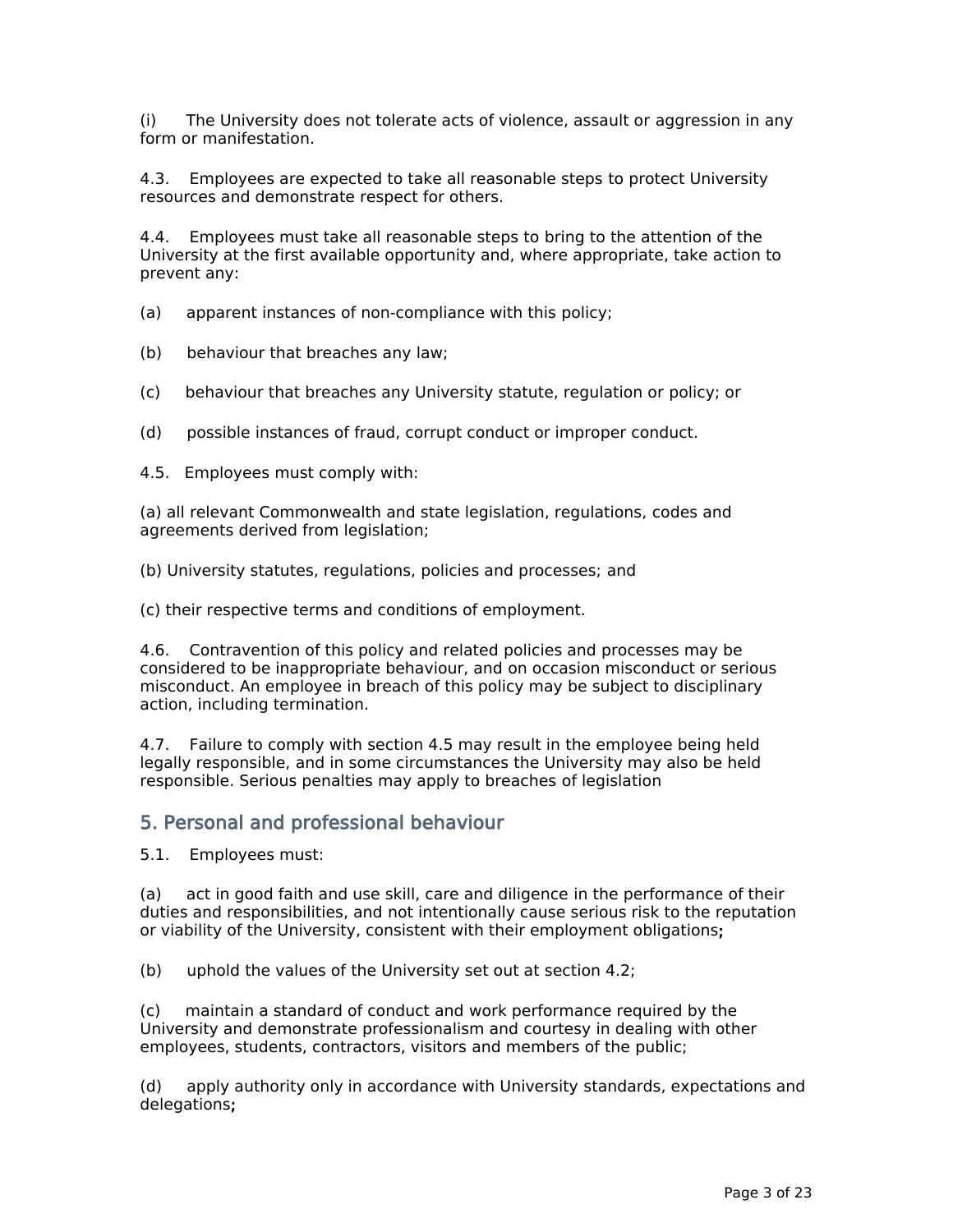(e) lawfully respect the opinions and beliefs of others and their right to practise their beliefs**;**

(f) comply with University policies and processes and any reasonable directions by the University;

(g) take reasonable care that their actions and decisions do not harm the health and safety of themselves or others, and that personal use of alcohol or any other substance does not adversely affect their work performance or the health and safety of others; and

(h) comply with conditions of employment.

5.2. Employees are expected to protect the interests of students of the University and to:

(a) ensure that relationships with all students are professional, trusting and respectful;

(b) be mindful at all times of the power imbalance that may exist between employees and students;

(c) pay proper regard to protecting the welfare and wellbeing of the student;

(d) not initiate, cultivate or encourage relationships nor engage in sexual activity with a student inconsistent with the standards and expectations set out broadly in this policy and specifically set out above at (a), (b) and (c); and

(e) take all reasonable steps to avoid and resolve any possible, perceived or actual conflicts of interest in dealing with students**.**

5.3. To meet the standards and expectations set by the University, employees are expected to actively participate in performance development, training and development activities as and when determined and requested by the University.

5.4. To address conflict of interest, employees must:

(a) act in the best interests of the University when carrying out their duties and responsibilities and must not allow their private interests or the interests of others to interfere with that obligation; and

(b) disclose any conflict of interest and adhere to the University's determination on the management of the conflict.

5.5. Conflict of interest is addressed separately to this policy in more detail through the Fraud and Corruption Management Policy ([MPF1351\)](file:/usr/local/tomcat/MPF1351).

5.6. Executive Disclosure

(a) In addition to declaring any conflicts, all executives must make annual declarations about private financial, business, personal and other interests or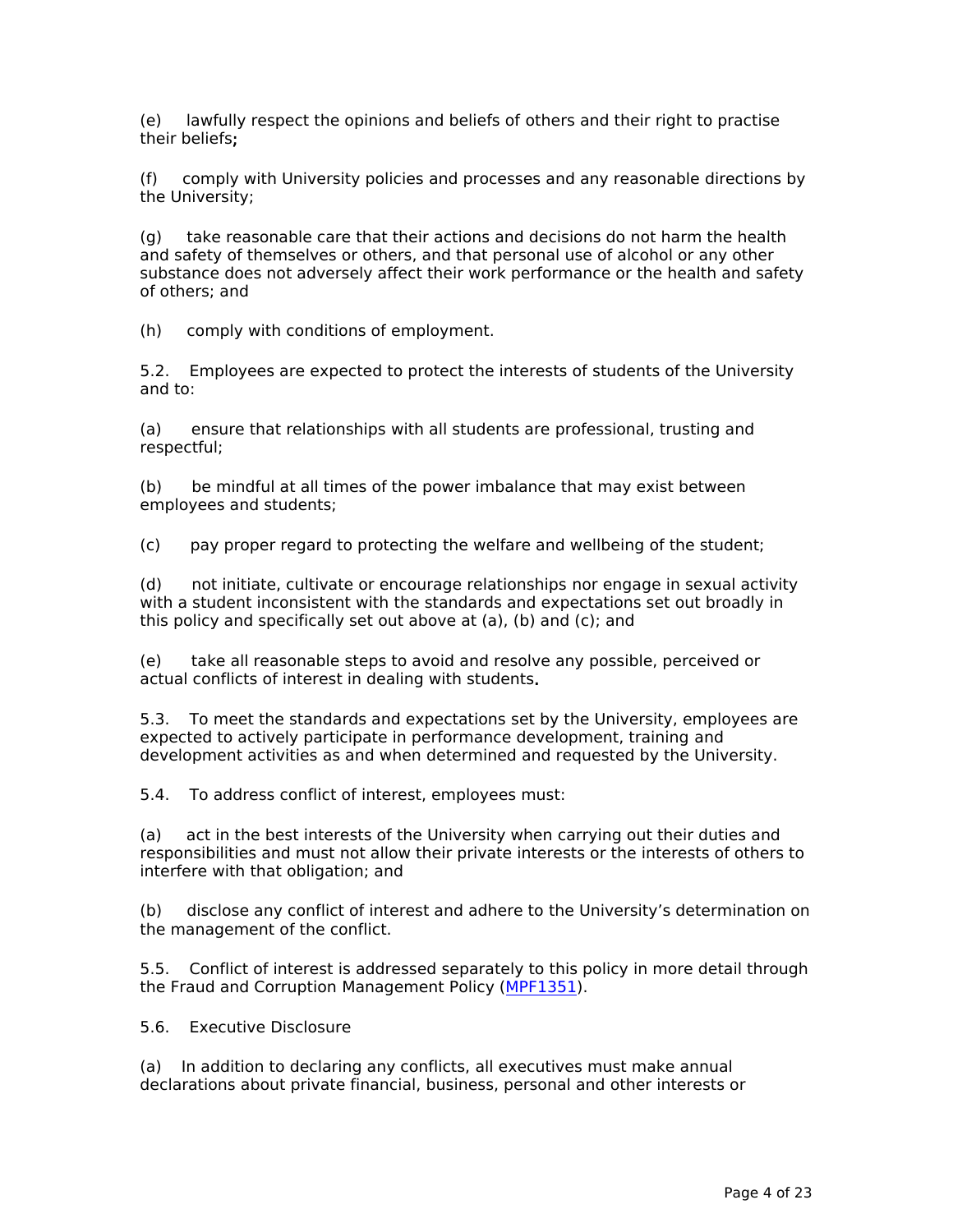relationships that have the potential to influence, or could be perceived to influence, decisions they make or advice they give.

(b) If you are acting in an executive role for six months or more, you must also make this declaration.

(c) Declarations are made annually or as soon as practicable following any relevant change to your private interest, commencement in a new role or additional responsibilities.

5.7. Employees must take all reasonable steps not to:

(a) directly or indirectly through any party use the University's intellectual property (as set out in the Intellectual Property Policy [\(MPF1320](file:/usr/local/tomcat/MPF1320)) and resources to benefit a third party without prior written authority of the University;

(b) induce or attempt to induce an employee or student to perform work in competition with the University or to act in a manner contrary to an employee's employment obligations.

### **6. External employment**

6.1. Employees must not engage in external employment where the University has determined that a conflict of interest may arise and the conflict is not able to be managed.

6.2. Employees who wish to engage in external employment must declare this activity to the University.

6.3. Employees engaged in external employment must not:

(a) use the intellectual property of the University without prior written consent of the University;

(b) use the resources of the University for the benefit of their other employer or their consultancy activities;

(c) take any action or make any statement as part of their external employment which may serve to bring the University into disrepute by association (except for action or statements that accord with the Academic Freedom of Expression Policy ([MPF1224\)](file:/usr/local/tomcat/MPF1224);

(d) undertake any activity that does not accord with compliance with the Foreign Interference Transparency Scheme, and the [Guidelines](https://www.dese.gov.au/uncategorised/resources/guidelines-counter-foreign-interference-australian-university-sector#:~:text=Guidelines%20to%20Counter%20Foreign%20Interference%20in%20the%20Australian%20University%20Sector,-If%20you%20have&text=They%20are%20designed%20to%20build,the%20risks%20from%20foreign%20interference.) [to](https://www.dese.gov.au/uncategorised/resources/guidelines-counter-foreign-interference-australian-university-sector#:~:text=Guidelines%20to%20Counter%20Foreign%20Interference%20in%20the%20Australian%20University%20Sector,-If%20you%20have&text=They%20are%20designed%20to%20build,the%20risks%20from%20foreign%20interference.) [Counter](https://www.dese.gov.au/uncategorised/resources/guidelines-counter-foreign-interference-australian-university-sector#:~:text=Guidelines%20to%20Counter%20Foreign%20Interference%20in%20the%20Australian%20University%20Sector,-If%20you%20have&text=They%20are%20designed%20to%20build,the%20risks%20from%20foreign%20interference.) [Foreign](https://www.dese.gov.au/uncategorised/resources/guidelines-counter-foreign-interference-australian-university-sector#:~:text=Guidelines%20to%20Counter%20Foreign%20Interference%20in%20the%20Australian%20University%20Sector,-If%20you%20have&text=They%20are%20designed%20to%20build,the%20risks%20from%20foreign%20interference.) [Interference](https://www.dese.gov.au/uncategorised/resources/guidelines-counter-foreign-interference-australian-university-sector#:~:text=Guidelines%20to%20Counter%20Foreign%20Interference%20in%20the%20Australian%20University%20Sector,-If%20you%20have&text=They%20are%20designed%20to%20build,the%20risks%20from%20foreign%20interference.) [in](https://www.dese.gov.au/uncategorised/resources/guidelines-counter-foreign-interference-australian-university-sector#:~:text=Guidelines%20to%20Counter%20Foreign%20Interference%20in%20the%20Australian%20University%20Sector,-If%20you%20have&text=They%20are%20designed%20to%20build,the%20risks%20from%20foreign%20interference.) [the](https://www.dese.gov.au/uncategorised/resources/guidelines-counter-foreign-interference-australian-university-sector#:~:text=Guidelines%20to%20Counter%20Foreign%20Interference%20in%20the%20Australian%20University%20Sector,-If%20you%20have&text=They%20are%20designed%20to%20build,the%20risks%20from%20foreign%20interference.) [Australian](https://www.dese.gov.au/uncategorised/resources/guidelines-counter-foreign-interference-australian-university-sector#:~:text=Guidelines%20to%20Counter%20Foreign%20Interference%20in%20the%20Australian%20University%20Sector,-If%20you%20have&text=They%20are%20designed%20to%20build,the%20risks%20from%20foreign%20interference.) [University](https://www.dese.gov.au/uncategorised/resources/guidelines-counter-foreign-interference-australian-university-sector#:~:text=Guidelines%20to%20Counter%20Foreign%20Interference%20in%20the%20Australian%20University%20Sector,-If%20you%20have&text=They%20are%20designed%20to%20build,the%20risks%20from%20foreign%20interference.) [Sector;](https://www.dese.gov.au/uncategorised/resources/guidelines-counter-foreign-interference-australian-university-sector#:~:text=Guidelines%20to%20Counter%20Foreign%20Interference%20in%20the%20Australian%20University%20Sector,-If%20you%20have&text=They%20are%20designed%20to%20build,the%20risks%20from%20foreign%20interference.) or

(e) undertake any activity for which the University might be held legally liable. Employees when engaging in outside work must not hold themselves out as representing the University or take any steps that might expose the University to reputational damage, or a claim for breach of contract or breach of any law.

### **7. Promoting a diverse and inclusive workplace**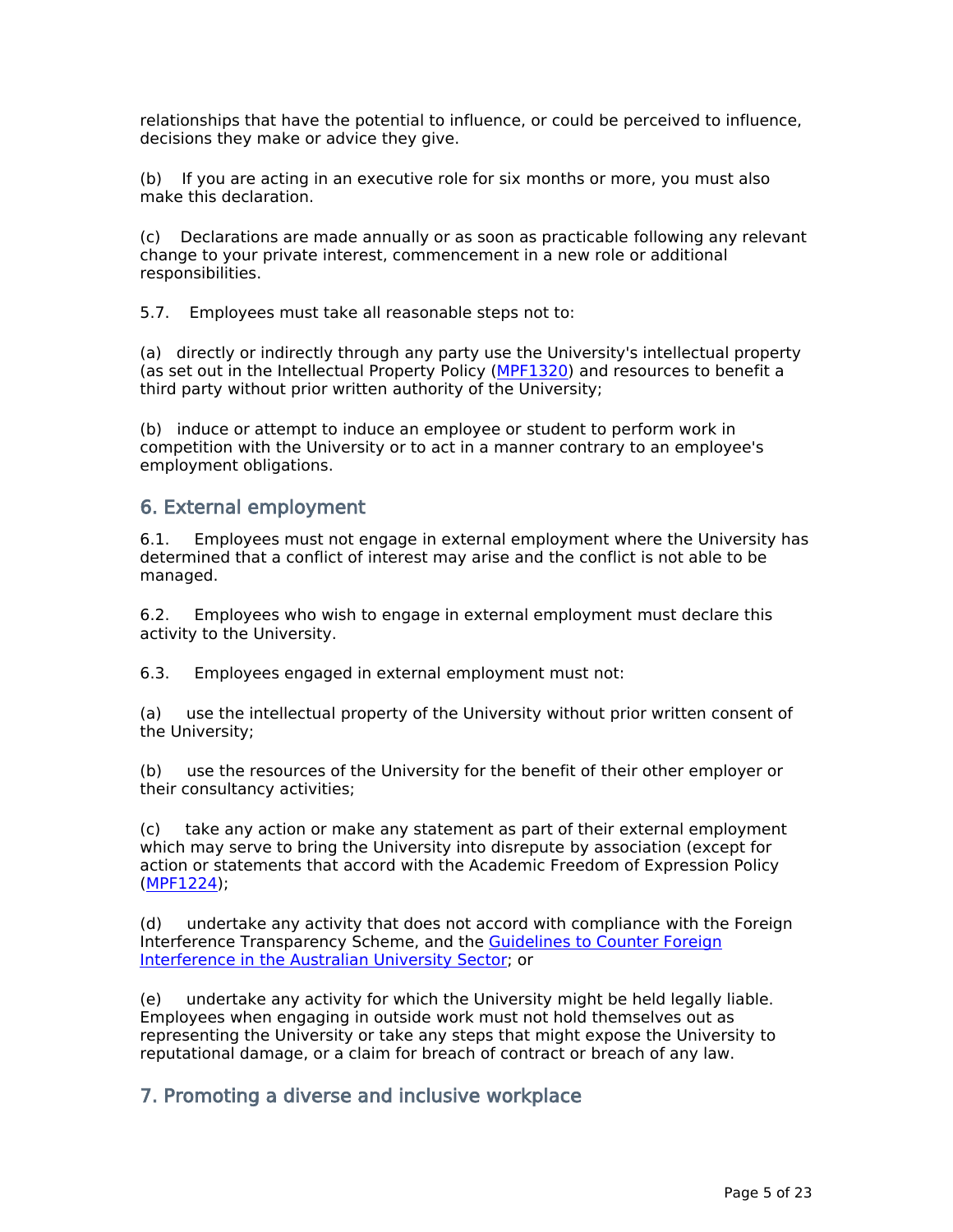7.1. The University:

(a) continually reviews and improves its practices and structure for an inclusive and diverse workplace;

(b) makes decisions on employment, promotion and reward on the basis of merit;

(c) regularly reviews its policies, processes, practices, official documentation and publications to accord with equal opportunity and health and safety principles;

(d) supports and encourages managers, supervisors and heads of departments to exercise their leadership and authority to ensure a supportive, flexible, safe and inclusive work environment;

(e) provides continued information and support to employees and students through awareness, training and development programs; and

(f) requires all individuals to participate in and complete any programs or training to promote a diverse and inclusive workplace.

7.2. The authorised officer is responsible for developing and implementing reasonable adjustments to any requirement, condition or practice in order to avoid direct or indirect discrimination which may disadvantage a person with a protected attribute or be unreasonable in the circumstances.

7.3. Employees must not directly or indirectly, or incite or assist others to, engage in any of the following behaviours:

(a) unlawful discrimination against other individuals based on a protected attribute defined in this policy or at law**;**

- (b) harassment**;**
- (c) sexual harassment**;**
- (d) sexual assault;
- (e) physical or verbal assault;
- (f) bullying**;**
- (g) stalking**;**
- (h) victimisation**;**
- (i) vilification of an individual or group of individuals; or
- (j) child abuse or any form of unlawful dealing with a child.

Each of the above are defined in the Glossary at section 19 of the policy.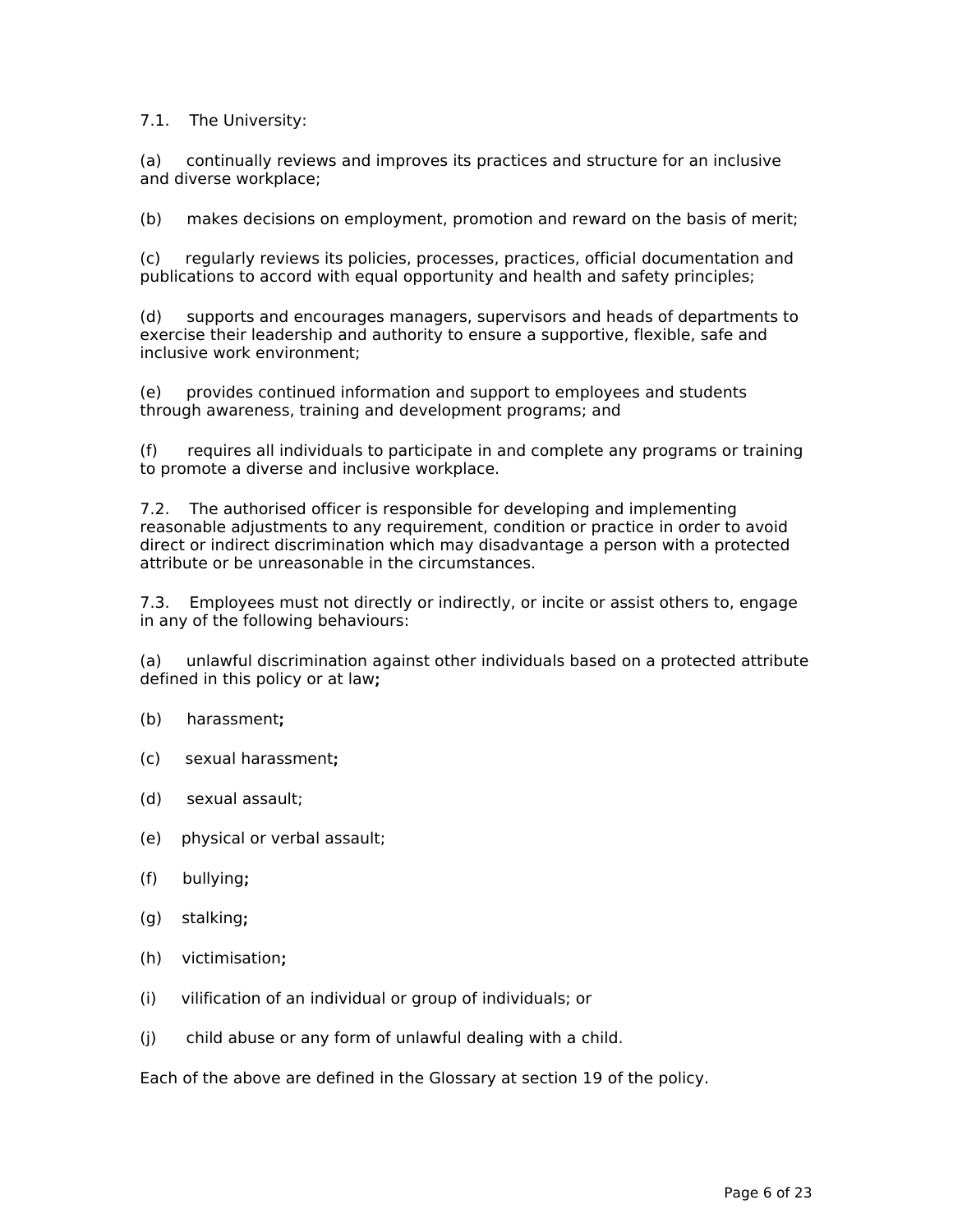### **8. University Finances**

8.1. Employees must observe the highest standards of integrity in financial matters in accordance with relevant financial management legislation and the University's Financial Code of Conduct Policy and processes.

### **9. Fraud, Corruption and Improper Conduct**

9.1. The University does not tolerate fraudulent, dishonest, corrupt or improper activity or behaviour. by employees. These matters are dealt with separately to this policy through the Fraud and Corruption Management Policy [\(MPF1351\)](file:/usr/local/tomcat/MPF1351).

### **10. University resources**

10.1. Employees must reasonably endeavour to:

(a) use and manage University equipment and resources economically, efficiently and for legitimate University purposes**;**

(b) secure University equipment and resources against theft or misuse**;** and

(c) minimise their environmental impact by complying with the University's sustainability plan and environmentally sustainable practices.

10.2. Employees and students assisting employees are provided access to the University's computing, email, intranet and networking facilities (Information Technology) for work, research and study purposes, and are required to observe this policy and associated policies and processes when using the Information Technology.

#### **11. Political contributions and political donations**

11.1. The University maintains a position of political impartiality.

11.2. The University does not make political contributions or donations to any political party, politician, politically affiliated entity, elected official or candidate for public office. The University does, however, contribute to public policy debate on issues that affect the University, the higher education sector and the work of our partners.

11.3. Employees may, in their private capacity, make political contributions or donations or attend political fundraisers, in their own time, using their personal funds or personal assets.

11.4. Employees:

(a) are not to directly or indirectly use University funds, resources or assets to make any political contributions or donations or attend any political fundraisers as a representative of the University; and

(b) must take reasonable steps to ensure that their employment with the University is not associated with making any political contributions or donations or attending any political fundraisers.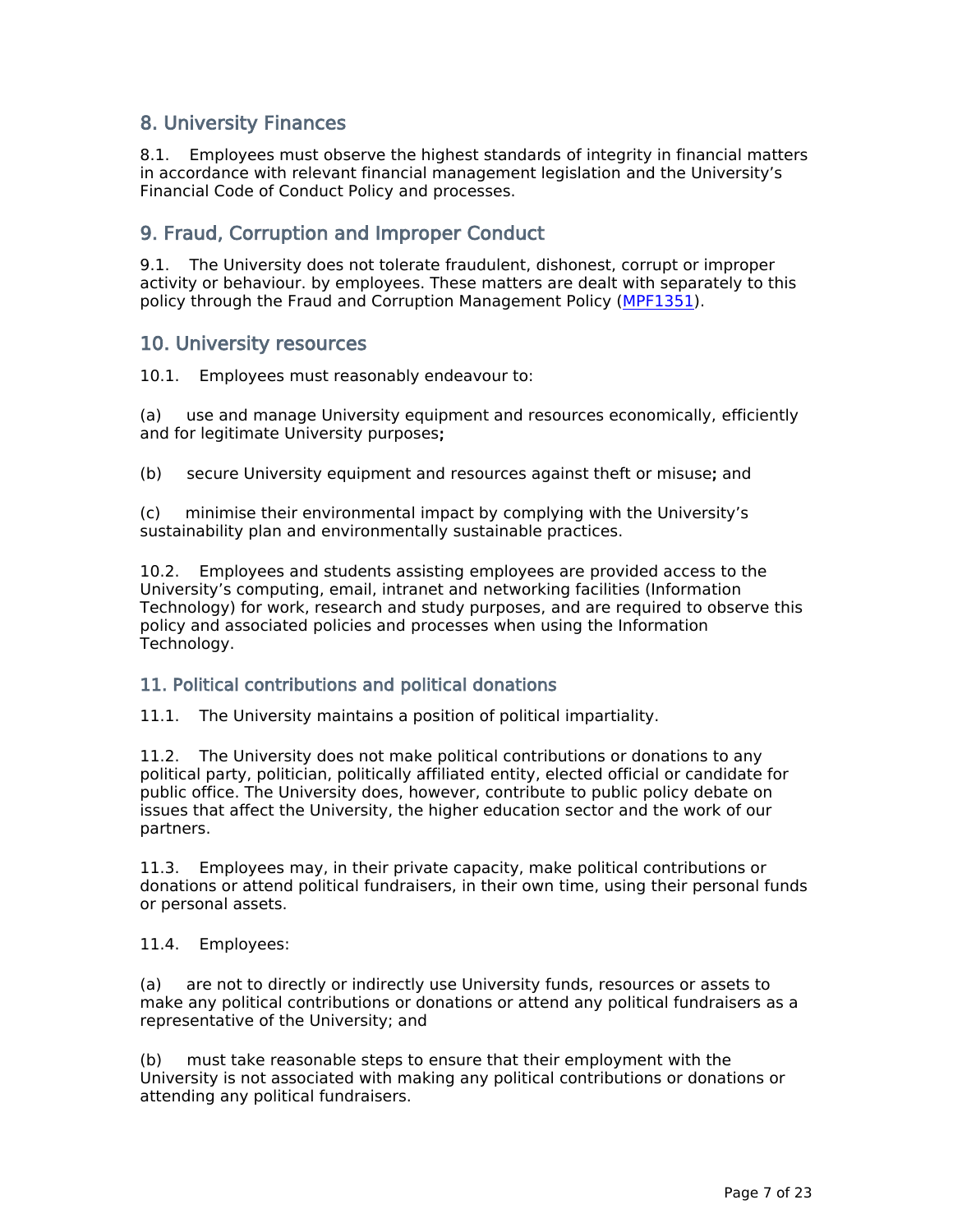## **Procedural principles**

### **12. Raising a complaint against an employee relating to harassment, bullying or victimisation**

12.1. The University has a positive duty to prevent and eliminate unlawful discrimination, sexual harassment, bullying and victimisation from the workplace.

12.2. If proven, the following are criminal activities:

(a) sexual assault;

(b) physical assault;

(c) stalking; and

(d) child abuse and unlawful dealing with a child.

As such, the University will address disclosures, allegations, or complaints about the above separately to the processes set out in these procedural principles, subject to any investigations undertaken by external government authorities.

12.3. The University urges a victim of, or a witness to, any apparent physical, sexual or other assault (as dealt with in 12.2 above) by an employee to bring the matter to the immediate attention of the University through an appropriate authorised officer. The University deals with these matters confidentially, sensitively and in conjunction with external government authorities.

12.4. If preferred, an individual may anonymously disclose matters rather than make an informal or formal complaint. If an anonymous disclosure is received, the person making that disclosure cannot be identified or contacted to preserve anonymity. The University considers that any form of disclosure is better than silence on these important matters.

12.5. Complaints (formal or informal) and disclosures (including anonymous disclosure) against an employee or inquiries about this policy and associated processes may be made:

(a) **online** via the Inappropriate Workplace Behaviour Reporting Line [www.mustaffcontactline.com.au;](http://www.mustaffcontactline.com.au)

(b) **on the phone** via the Inappropriate Workplace Behaviour Reporting Line (1800 685 463);

(c) for staff and students, **in person**, over the phone or in writing to any representative of the University's Human Resources teams; or

(d) for staff and students, **in person,** via support services provided through the Safer Communities Program.

Complaints, disclosures or inquiries will be dealt with in a confidential and sensitive manner, and in accordance with this policy.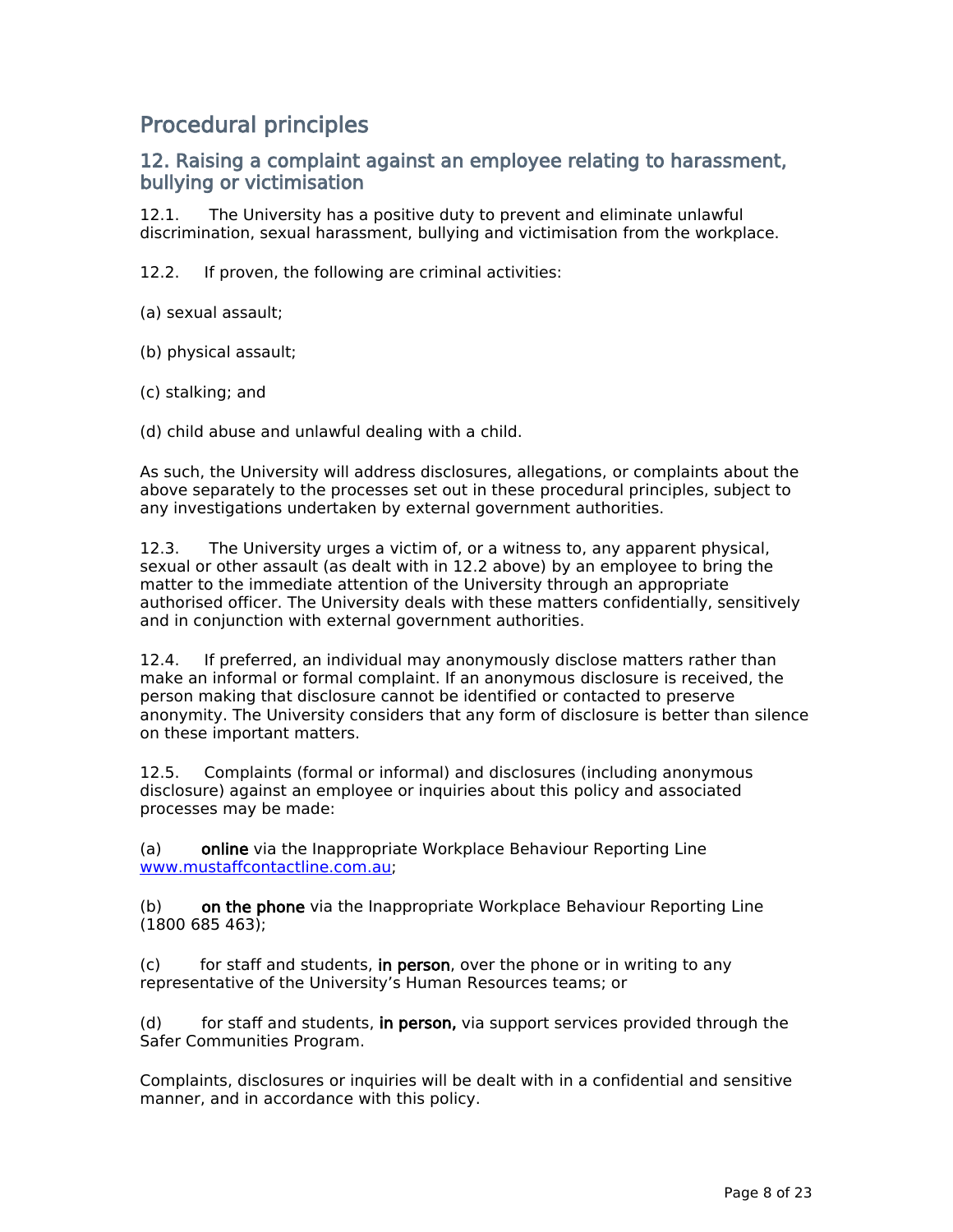### **13. Addressing a complaint or disclosure against an employee**

13.1. Actions:

(a) An employee complainant, may seek to have their complaint addressed through informal assistance as set out below at 13.2.

(b) With exception to the above, complaints received by any individual will be addressed through the formal complaint process set out at 13.3.

(c) The University may use findings of facts arising from the relevant processes set out in these procedural principles to inform (in part or in full) the particulars of allegations of misconduct, or serious misconduct, or unsatisfactory work performance as contemplated through the relevant provisions specific to the respondent employee's particular terms and conditions of employment.

(d) Separate to the workplace matters set out in this policy, individuals may also be personally liable for external complaints, including criminal complaints. In such circumstances, the University may not provide support where the employee has not complied with this policy.

(e) The University may, at its discretion, determine that suspected or alleged noncompliance with this policy may warrant a fact-finding inquiry or investigation of the matter without the necessity of a complaint being raised.

(f) This policy does not prevent the University from taking any reasonable or lawful action it deems necessary in response to concerns regarding the health, wellbeing or safety of an individual arising from a complaint.

(g) While individuals are encouraged to use the options set out in this policy, they have a right to seek assistance from and/or lodge a complaint with external bodies, including Victoria Police, the Victorian Equal Opportunity and Human Rights Commission, the Australian Human Rights Commission, the Fair Work Ombudsman, the Fair Work Commission and WorkSafe Victoria.

(h) Making a complaint to an external body does not preclude the University from investigating a matter as set out in this policy, although the University will be mindful of the need to ensure co-operation with external agencies.

13.2. Informal assistance:

(a) An employee who considers they may have experienced an incident set out at section 7.3 and seeks to have the matter addressed informally may seek assistance from either their manager or a member of the Human Resources team.

(b) Informal assistance may include:

i. providing information about what is meant by discrimination, sexual harassment, harassment, bullying or victimisation;

ii. providing information about this policy, including this section 13.2;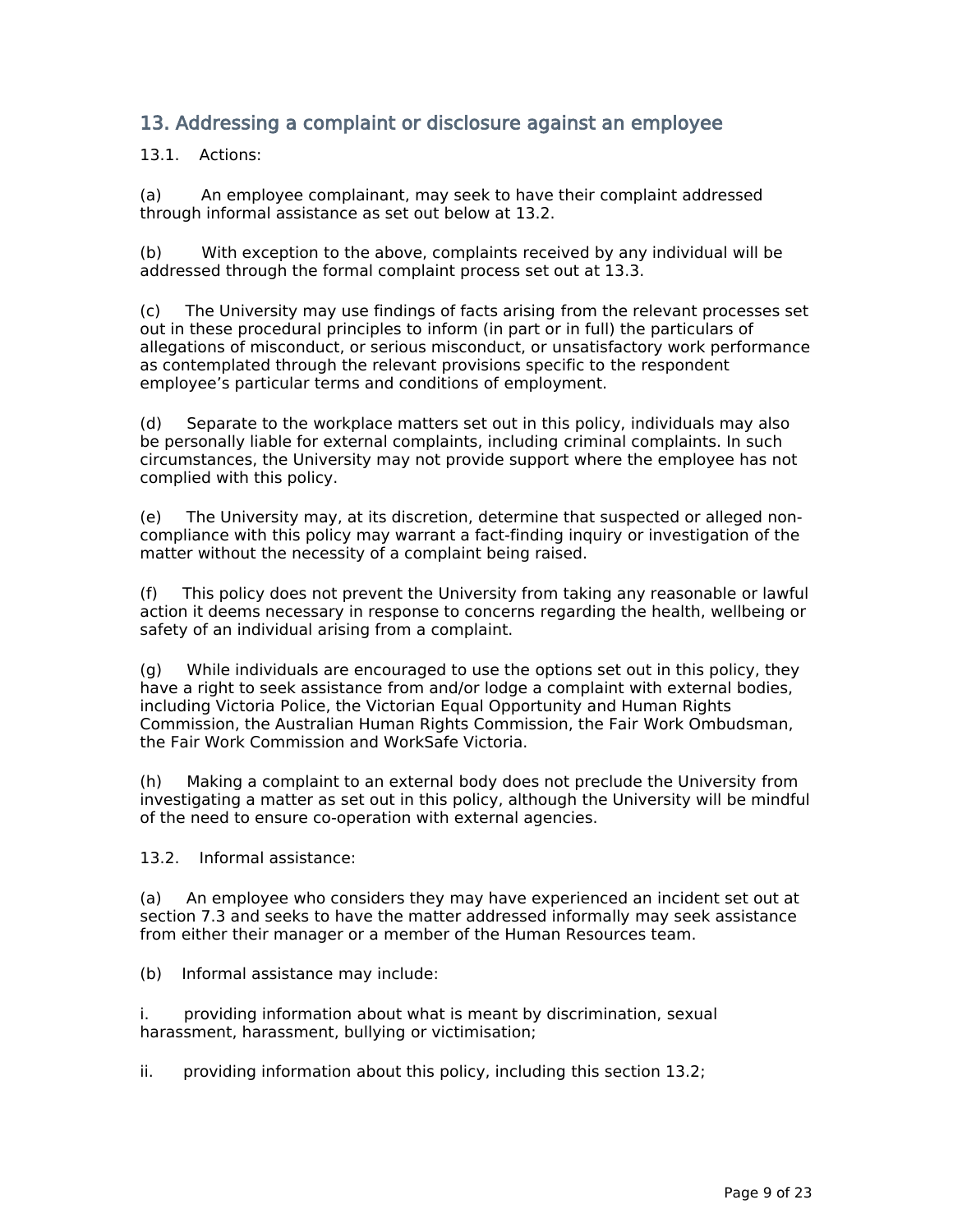iii. providing information about the options available to address the matter, including making a complaint to an external body;

iv. assisting the person to seek any support that they feel they need; and

v. exploring strategies to informally resolve the matter on a mutually agreed and confidential basis between the parties.

13.3. Formal complaint:

(a) Any person who considers they may have experienced an incident set out in section 7.3 may submit a formal complaint to the Director Workplace Relations (or delegate) or the Executive Director Human Resources & OHS (if the complaint concerns the Director Workplace Relations). It is not necessary for a person to have sought informal assistance before submitting a formal complaint.

(b) A complaint must be in writing and must detail the particular behaviour and incidents to which the complaint relates.

(c) The Director Workplace Relations (or delegate) will refer the complaint to a complaint manager. The complaint manager will typically be a member of the Workplace Relations or Human Resources teams with no conflict of interest in the matter.

(d) The complaint manager will provide:

i. a copy of this policy to the complainant; and

ii. if the complaint has sufficient basis to warrant action under the processes set out below at 13.5 and 13.6 following a preliminary assessment (as set out at section 13.4), a copy of this policy and the complaint to the respondent.

(e) The complaint manager will keep all parties involved in the complaint informed of relevant decisions, requests, progress and outcomes of the matter.

(f) Where an employee is alleged to have engaged in any of the behaviours outlined at 7.3, particularly those behaviours that cause serious and ongoing personal harm, the complaints manager will:

i. respond appropriately and in a timely manner to disclosures or complaints made by individuals;

ii. arrange ongoing support for all parties during the investigation process;

iii. take any steps necessary to protect the safety of any party to the matter before, during and after the investigation; and

iv. actively work to address victimisation before, during and after the investigation.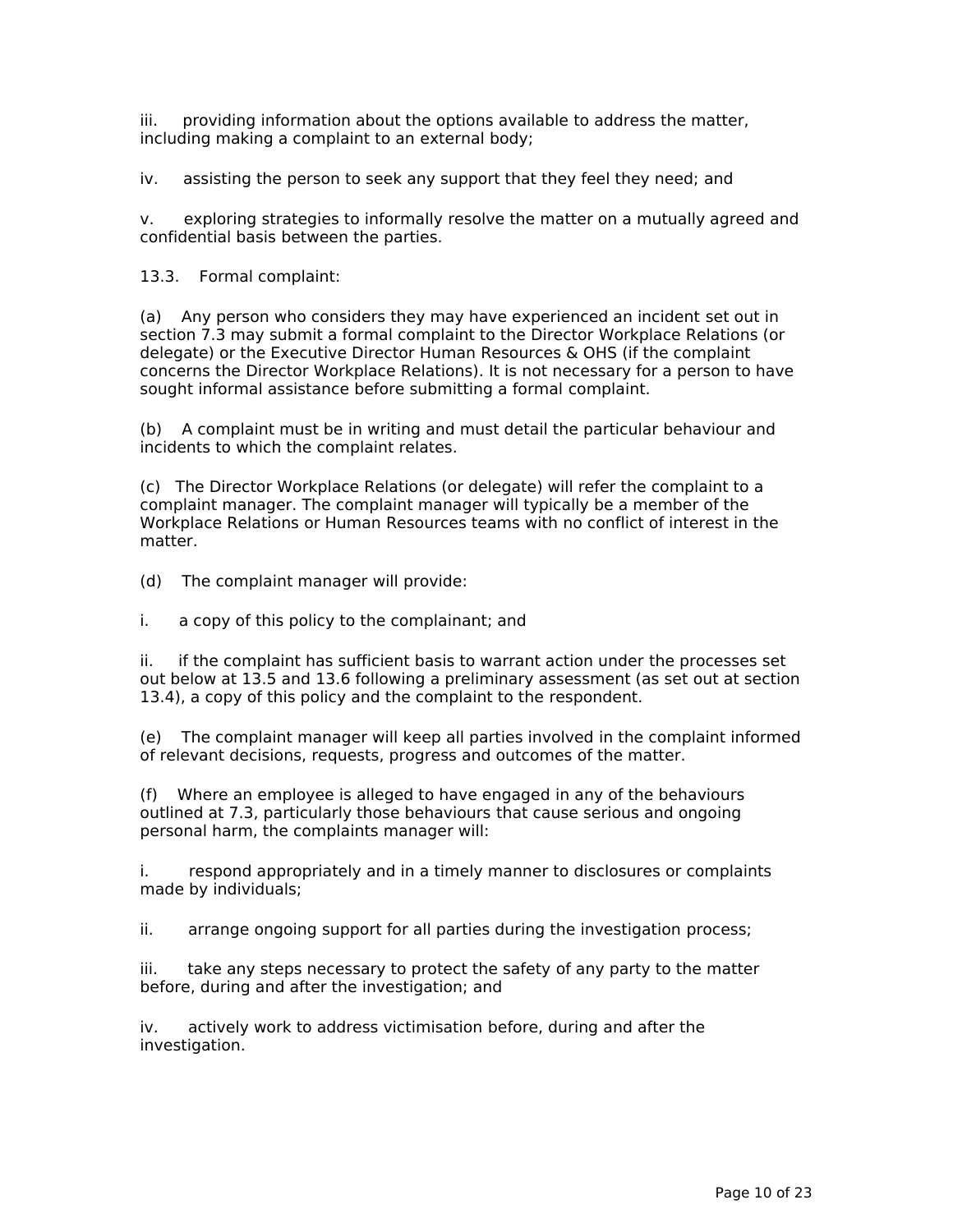(g) If the complainant withdraws the complaint, the complaint manager in consultation with the Director Workplace Relations (or delegate) will consider whether to proceed with the matter. This may be required:

i. to afford the respondent the opportunity to address the complaint in accordance with the principle of procedural fairness and fair treatment; and/or

ii. where the alleged behaviour is sufficiently serious, to ensure the University community is appropriately protected from damaging behaviour, even in the absence of a complainant.

(h) The complaint manager, in consultation with the Director Workplace Relations (or delegate) may continue with, and conclude, the complaint where the complainant or respondent repeatedly refuses to participate in the processes set out below.

(i) Employees of the University are obliged to make themselves available to participate in any process or proceedings contemplated in the policy as directed by the complaint manager.

(j) Managing formal complaints must be balanced with protecting a vulnerable complainant from disclosure or requiring them to participate in proceedings without their agreement.

13.4. Preliminary assessment by the complaint manager:

(a) Upon receipt of a complaint, the complaint manager will conduct a preliminary assessment for the purpose of determining whether or not the complaint has sufficient basis to warrant action under the processes set out below at 13.5 and 13.6 and, if so, to consider appropriate action to address the complaint. Accordingly, the complaint manager may do one or more of the following:

i. seek any additional information necessary to inform the preliminary assessment (including a fact-finding inquiry);

ii. seek advice and consult with any person the complaint manager considers appropriate, with the requirement of confidentiality for any person so consulted;

iii. propose that the complaint be addressed informally under this policy;

iv. propose that the complaint be addressed through mediation between the complainant and respondent (as set out at section 13.5);

vi. propose that the complaint be addressed through an alternative conflict or dispute resolution process;

vii. refer the complaint for formal investigation (as set out at section 13.6);

viii. reject the complaint if it is shown to be malicious, vexatious, misconceived or lacking in substance; and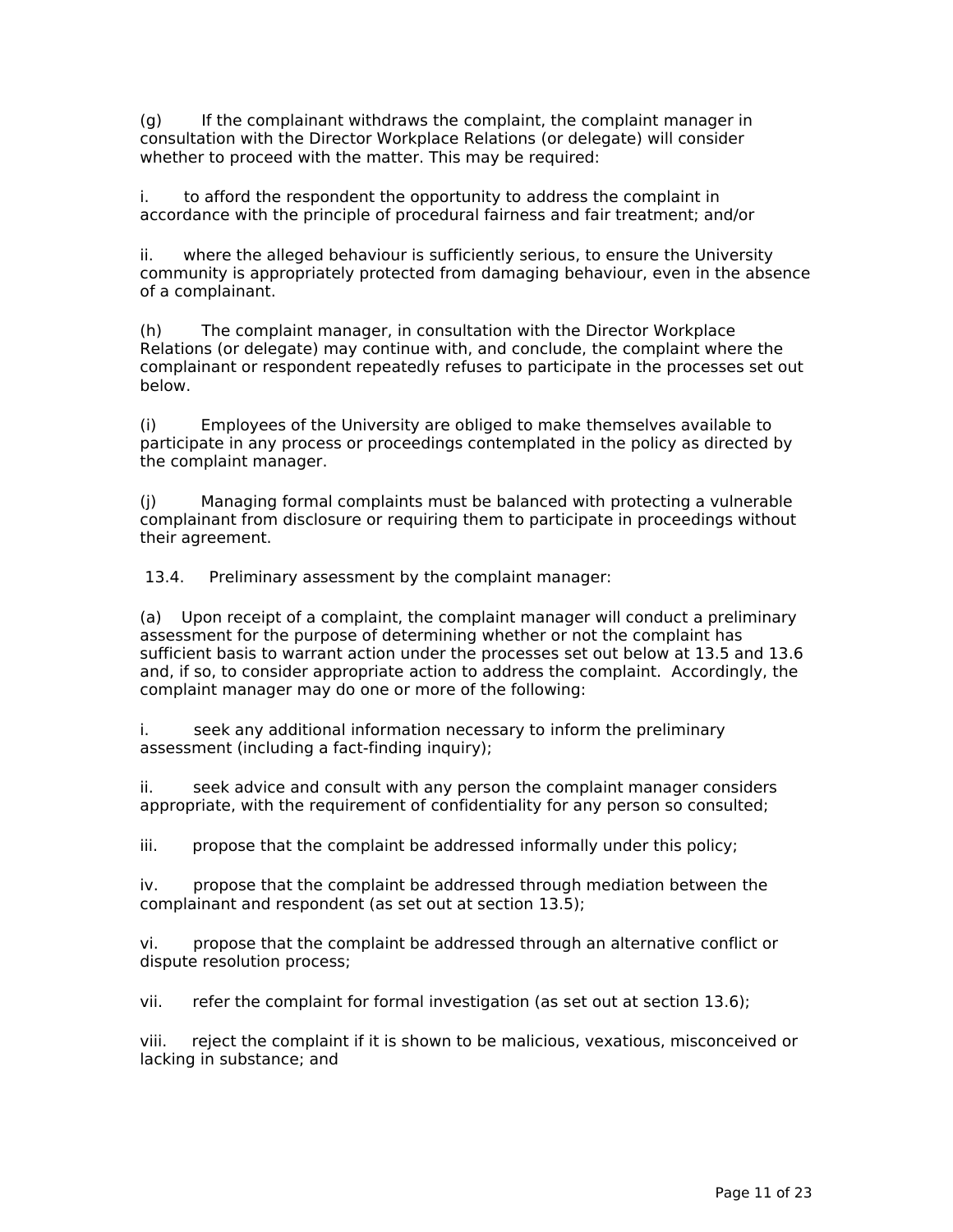ix. recommend interim actions as necessary to address any immediate concerns regarding any person's health, wellbeing and safety and participation in work or study.

13.5. Mediation:

(a) To facilitate effective mediation, the complainant must be willing to be identified to the respondent and both parties must agree to attend mediation voluntarily.

(b) Mediation is conducted without prejudice to any other actions relating to or that might arise from the complaint.

(c) If it is determined by the complaint manager that mediation is appropriate, the complainant and the respondent will be invited to participate in mediation. The respondent will be provided with a copy of the complaint and a mediator will be appointed by the complaint manager.

(d) If the parties agree to participate in mediation, the respondent may submit a written response to the complaint manager within ten working days from the date of the invitation to mediation. A copy of the respondent's response will be provided to the mediator and the complainant.

(e) The mediator will invite the complainant and the respondent to meet with the mediator either together or separately or both. The role of the mediator is to assist the parties to reach a mutually agreed resolution. It is not the role of the mediator to make a formal finding. The mediator will advise the complaint manager of the outcome of the mediation.

(f) The complainant and respondent may both have a support person attend the mediation.

(g) If the complaint is not resolved through mediation, the complaint manager may initiate formal investigation contemplated at section 13.6.

13.6. Formal investigation and determination:

(a) If the complaint is referred for investigation under this policy, the complaint manager will:

i. appoint an investigator who has had no previous involvement in the matter to conduct an impartial investigation into the complaint. This may be a University employee, or an external party appointed by the University;

ii. notify the respondent that the complaint has been received; and

iii. notify the complainant and the respondent that the matter has been referred for investigation.

(b) The investigator will: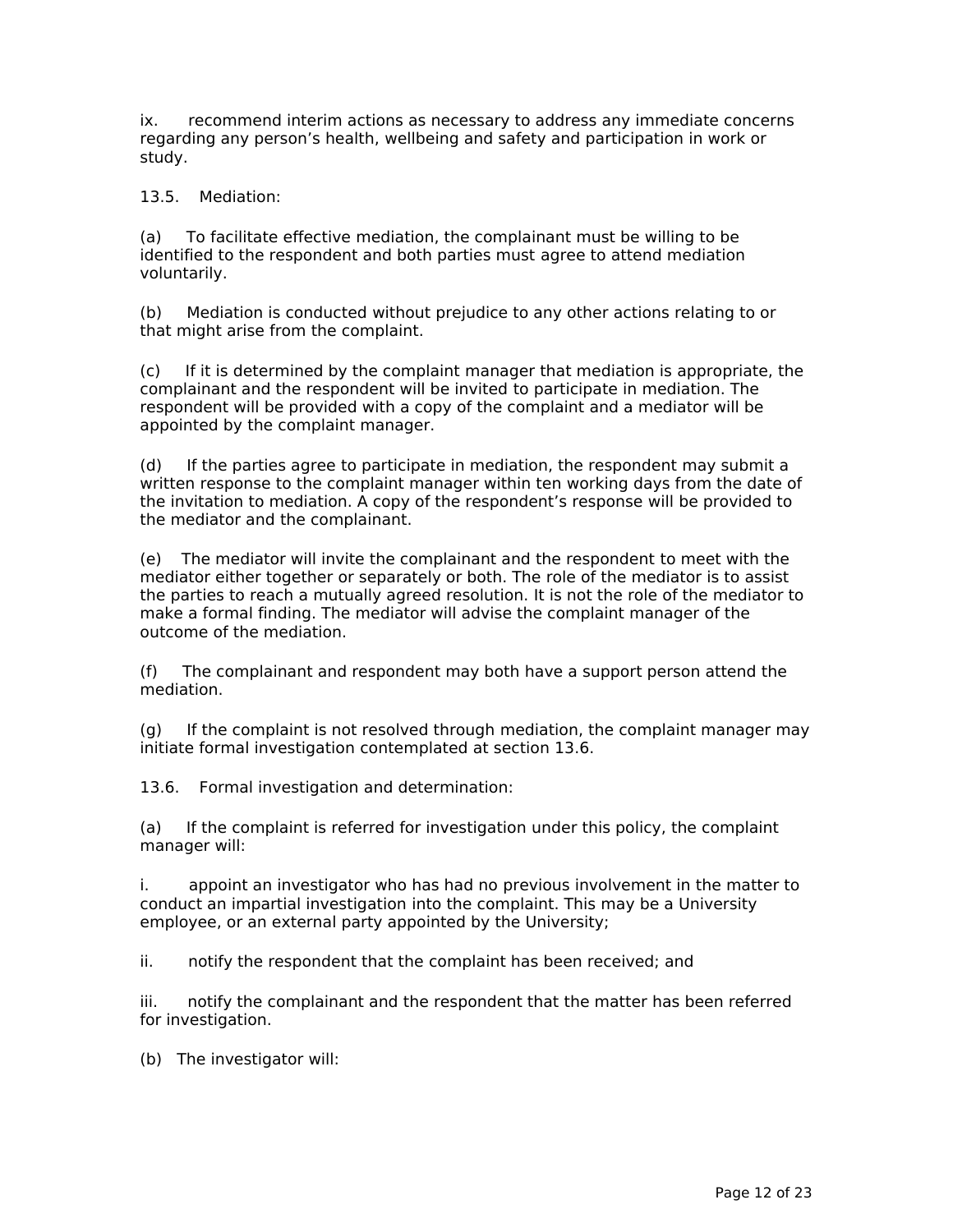i. provide the respondent with a copy of the complaint, if the respondent has not already received a copy;

ii. give the respondent reasonable opportunity to seek advice, respond to the complaint, produce relevant information, have relevant individuals interviewed and make written submissions in relation to the complaint;

iii. conduct the investigation with regard for procedural fairness, timeliness, privacy and all involved persons' health and safety; and

iv. determine whether the facts pertaining to the complaint are substantiated (in part or in full) based on an assessment of the information arising from the investigation and the balance of probability.

(c) Any person to be interviewed under this policy may have a support person attend the interview.

(d) At the conclusion of the investigation, the investigator will provide the complaint manager with an investigation report.

(e) Following review of the investigation report, the complaint manager, in consultation with appropriate subject matter experts where required, will provide the nominated authorised officer (typically but not restricted to the respondent's manager) with a recommendation on how the matter is to progress. The nominated authorised officer will determine whether the complaint is substantiated based on the recommendation of the complaint officer, the investigation report and supporting materials. If the complaint is substantiated (in full or in part), one or more of the following actions may be taken:

i. arrange suitable counselling;

ii. require undertakings that inappropriate behaviour will cease;

iii. clarify standards of expected behaviour;

iv. implement a period of monitoring;

v. refer the respondent to professional development;

vi. refer the respondent to appropriate support services;

vii. require any person to undertake training on expected standards of behaviour;

viii. apply findings of facts arising from the investigation to inform the particulars of allegations of misconduct or serious misconduct or unsatisfactory work performance in accordance with the employee's particular terms and conditions of employment; or

ix. take any other appropriate or necessary action.

(f) The complainant, respondent and, if appropriate, any witnesses to a complaint will be notified that an investigation is concluded. The complaint manager will provide the complainant and respondent with the investigation findings and, where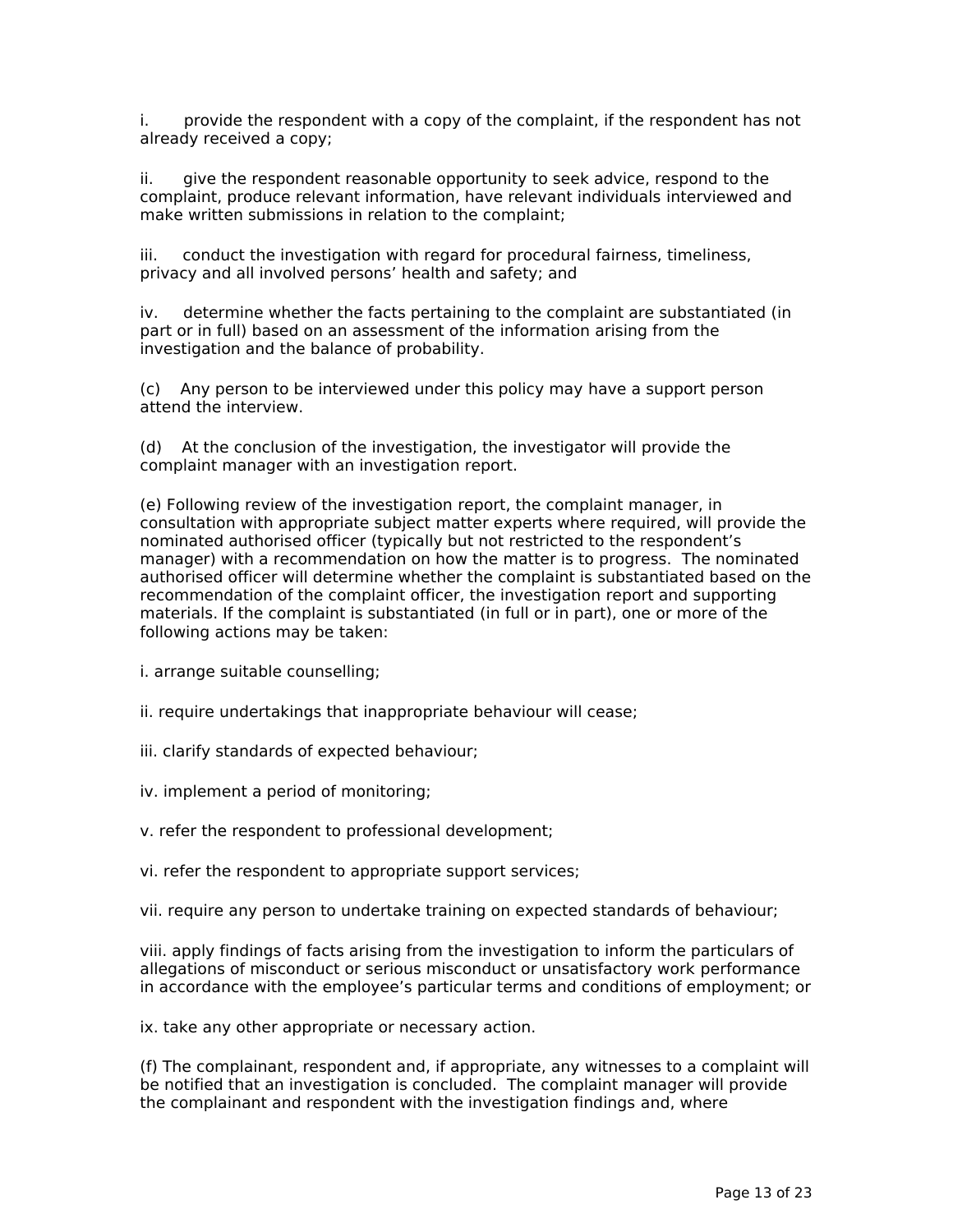appropriate under the University's obligations of privacy and confidentiality to the parties, any relevant outcomes that may be disclosed.

(g) Employees who receive any material or advice about the Investigation must not disclose this sensitive and confidential information to anyone without prior written consent from the University.

(h) The University may rely on assessments, the investigation report, findings, determinations and other actions pursuant to this policy in any subsequent action the University may take.

(i) Statements, material and other forms of information arising from an assessment, inquiry or investigation under this policy is obtained for the primary purpose of the policy and remains highly sensitive and confidential University records and internal working documents.

#### 13.7. Resolving workplace conflict:

At conclusion of the processes set out above at 13.6, if it is evident to the complaint manager that conflict exists within the particular workplace (including learning environments involving students), regardless of a complaint being substantiated or not, the complaint manager will refer the matter to the Director, Workplace Relations (or delegate). The Director Workplace Relations (or delegate) will co-ordinate a plan to endeavour to resolve the conflict in collaboration with the appropriate:

- (a) head of division (or delegate);
- (b) Human Resources Manager (or delegate);
- (c) Associate Director, Health and Safety (or delegate); or

(d) for matters involving students, Principal Advisor, Student Grievances and Complaints.

#### **14. Whistleblower disclosure**

14.1. Whistleblower disclosures are dealt with separately to this policy through the Whistleblower Protection Policy [\(MPF1346\)](file:/usr/local/tomcat/MPF1346).

#### **15. Employee notification of offence**

15.1. An employee must notify their Human Resource Manager at the first available opportunity if they have been charged with a criminal offence or have received an adverse finding following the hearing of a criminal offence. The employee must cooperate with any reasonable request of the University to provide information to ascertain whether the matter could reasonably affect the employee's ability to meet the inherent requirements of their employment.

#### **16. Fit and Proper Checks**

16.1. Where the University determines a position requires an individual to work or have direct contact with a child, that employee must cooperate with any reasonable request of the University for relevant probity disclosures and verification processes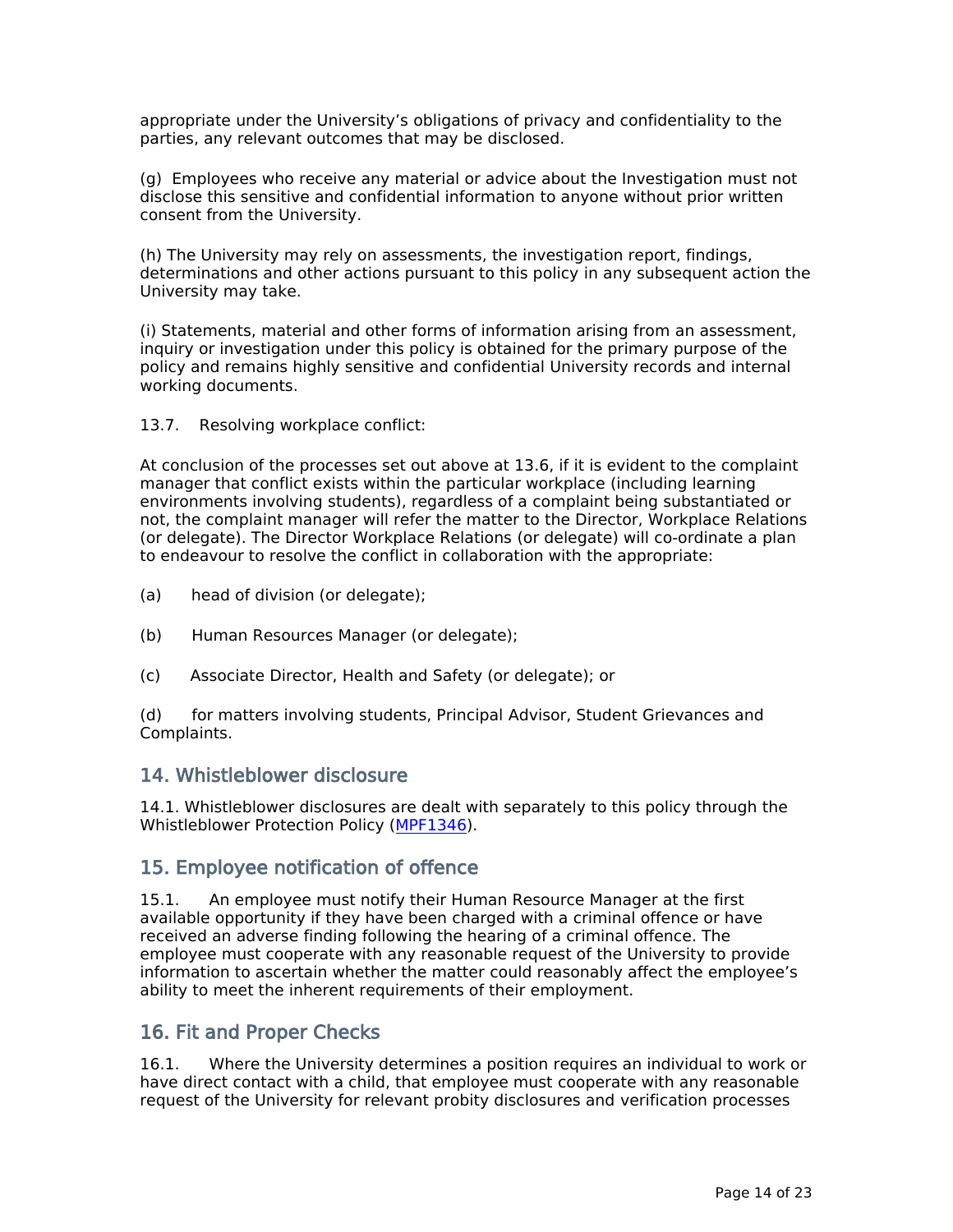necessary to ascertain that the employee is a fit and proper person to work with a child.

16.2. For the purpose of this Policy, direct contact includes verbal, written or electronic communication as well as face-to-face and physical contact.

### **17. Gifts**

17.1. Unless authorised by the University, employees are not permitted to offer or solicit gifts or benefits or to offer or provide benefits to others in exchange for gifts.

17.2 The University maintains a register of reportable gifts.

17.3. An employee may accept a gift of nominal value less than \$100 and retain that gift for their own use without reporting it.

17.4. An employee who receives a reportable gift of nominal value of \$100 or more must report the gift to their manager or supervisor within 14 days of receiving the gift.

17.5. A gift with a value of \$500 or more must also be reported to the Chief Financial Officer or delegate.

17.6. If the value of a gift is not apparent or the gift is of cultural or historical value, the University determines the appropriateness of accepting and reporting the gift.

17.7. The University funds gifts to employees only in accordance with policy.

## **18. Roles and responsibilities**

18.1. Unless otherwise specified, roles and responsibilities are performed as required by the nominated authorised officer as per the University's delegations of authority.

18.2. Complete, accurate and reliable records must be kept in accordance with the University's Records Management Policy ([MPF1106\)](file:/usr/local/tomcat/MPF1106).

## **19. Glossary**

A term defined in this Glossary importing the singular includes the plural.

The following provides general explanations of terms to assist the reader noting that some terms might also have more specific technical definitions under particular legislation referenced at section 3 of this policy.

**Authorised officer** is an employee who has been delegated authority and responsibility by the University to perform a particular role or action, or make a decision.

**Protected Attribute** means, as defined in the *Equal Opportunity Act 2010* (Vic) and relevant Commonwealth legislation: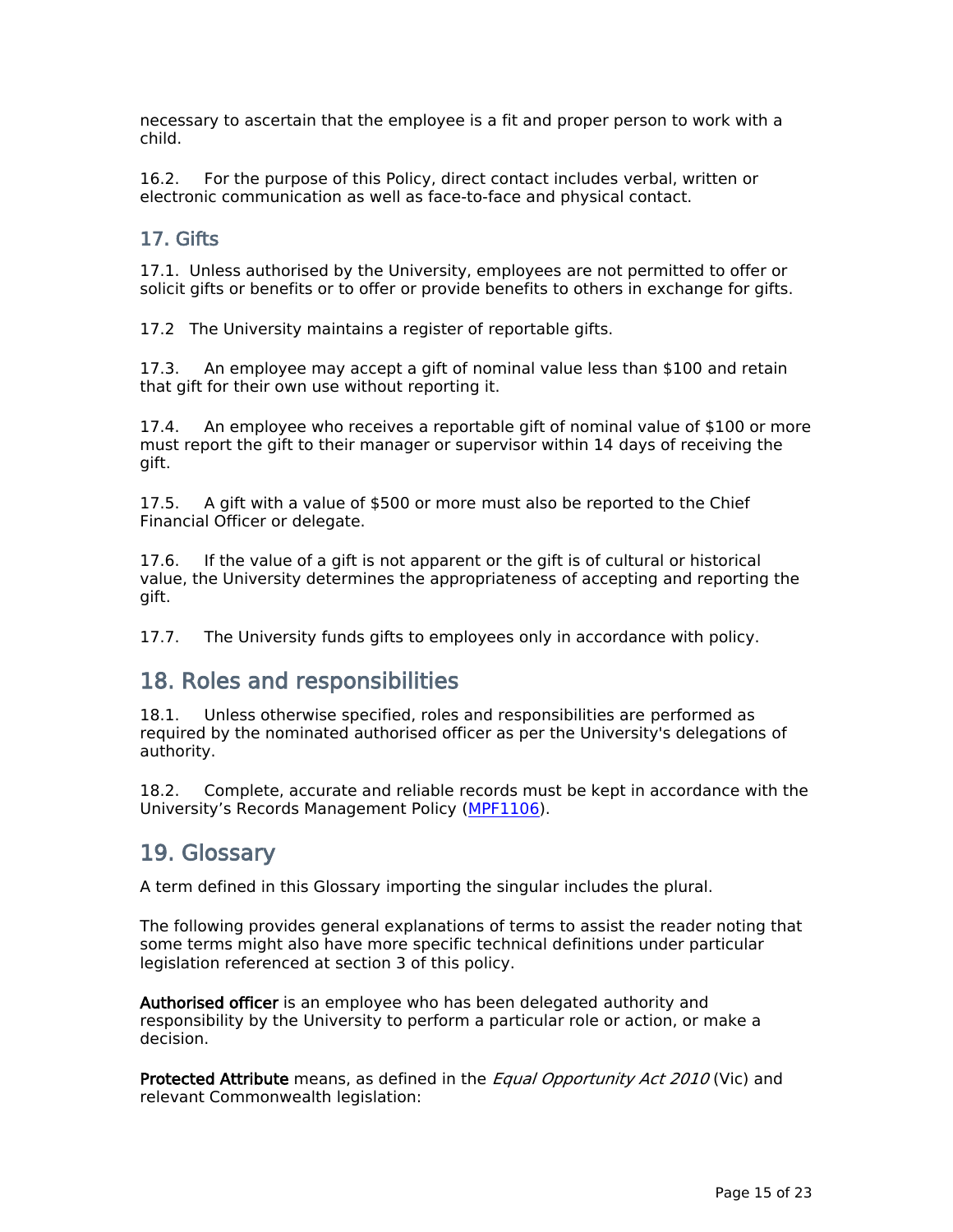- (a) age or age group;
- (b) breastfeeding;
- (c) employment activity;
- (d) family or carer's responsibilities; parental status or status as a carer

(e) impairment or disability, whether short term, long term or permanent, including behaviour that is a symptom or manifestation of a disability or a genetic predisposition to that disability;

- (f) industrial activity;
- (g) lawful sexual activity;
- (h) marital status;
- (i) national extraction or social origin;
- (j) physical features;
- (k) political opinion, belief or activity;
- (l) pregnancy or potential pregnancy;

(m) race or colour, descent or ancestry, nationality or national origin, ethnicity or ethnic origin, national extraction or social origin;

- (n) religious belief or activity;
- (o) sex, gender identity or intersex status;
- (p) sexual orientation; and

(q) personal association with a person who is identified by reference to any of the above attributes.

**Bullying** means repeated behaviour that a reasonable person, having regard to all the circumstances, would anticipate to be humiliating, intimidating, undermining or threatening and which causes a risk to health and safety. Bullying does not include reasonable management action.

**Child** means a person who is under the age of 18 years.

**Child abuse** means any act committed against a child involving:

- physical violence (including threats of physical violence)
- sexual abuse
- serious emotional or psychological abuse; or
- serious neglect.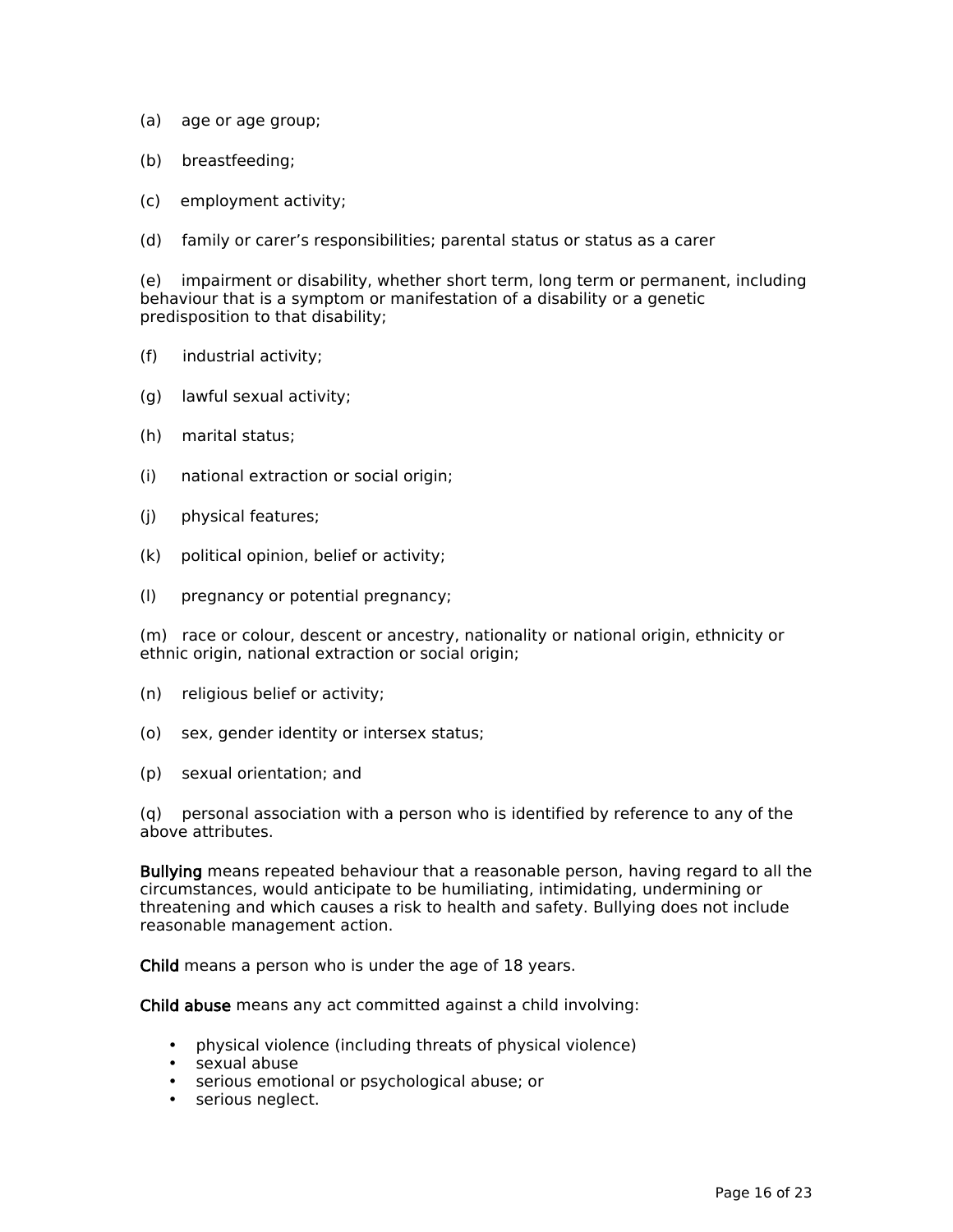**Complainant** means an individual who considers they may have experienced discrimination, harassment, sexual harassment, bullying and/or victimisation by an employee and has brought the matter to the attention of the University either as a disclosure or a complaint.

**Complaint manager** means the person responsible for managing a complaint as assigned by the University.

**Conflict of interest** is a conflict between an employee's private interests and performance of their duties and responsibilities to the University, which improperly influences their actions as a University employee or is contrary to the interests of the University. Conflicts of duty are a form of conflict of interest. These can occur where an employee has two or more roles and there is a conflict between their duties to act in each role. Conflicts of interest can be actual, perceived or potential:

(a) an actual conflict of interest occurs where there is a conflict;

(b) a potential conflict of interest occurs where circumstances exist that could create a conflict; and

(c) a perceived conflict of interest occurs where it appears that a conflict exists but this is not in fact the case.

**Contact officer** means a person, nominated by the University, who may be contacted for information or assistance by someone who considers they may have experienced discrimination, harassment, sexual harassment, bullying and victimisation.

**Corrupt conduct** means conduct that:

(a) adversely affects a public officer or public body in the honest performance of their functions;

(b) constitutes or involves the dishonest performance of a public body or public officer's functions as a public officer or public body;

(c) constitutes or involves knowingly or recklessly breaching public trust;

(d) involves the misuse of information or material acquired in the course of the performance of public duties, whether or not this is done for the benefit of the public body or officer, or for any other purpose; or

(e) constitutes a conspiracy or an attempt to engage in any of the above conduct

where such conduct, if proven, would constitute an indictable offence or a common law offence (perverting, or attempting to pervert, the course of justice, bribery of a public official).

**Detrimental action** means action taken against a whistleblower in reprisal for making a disclosure. Detrimental action can include:

(a) action causing injury, loss or damage;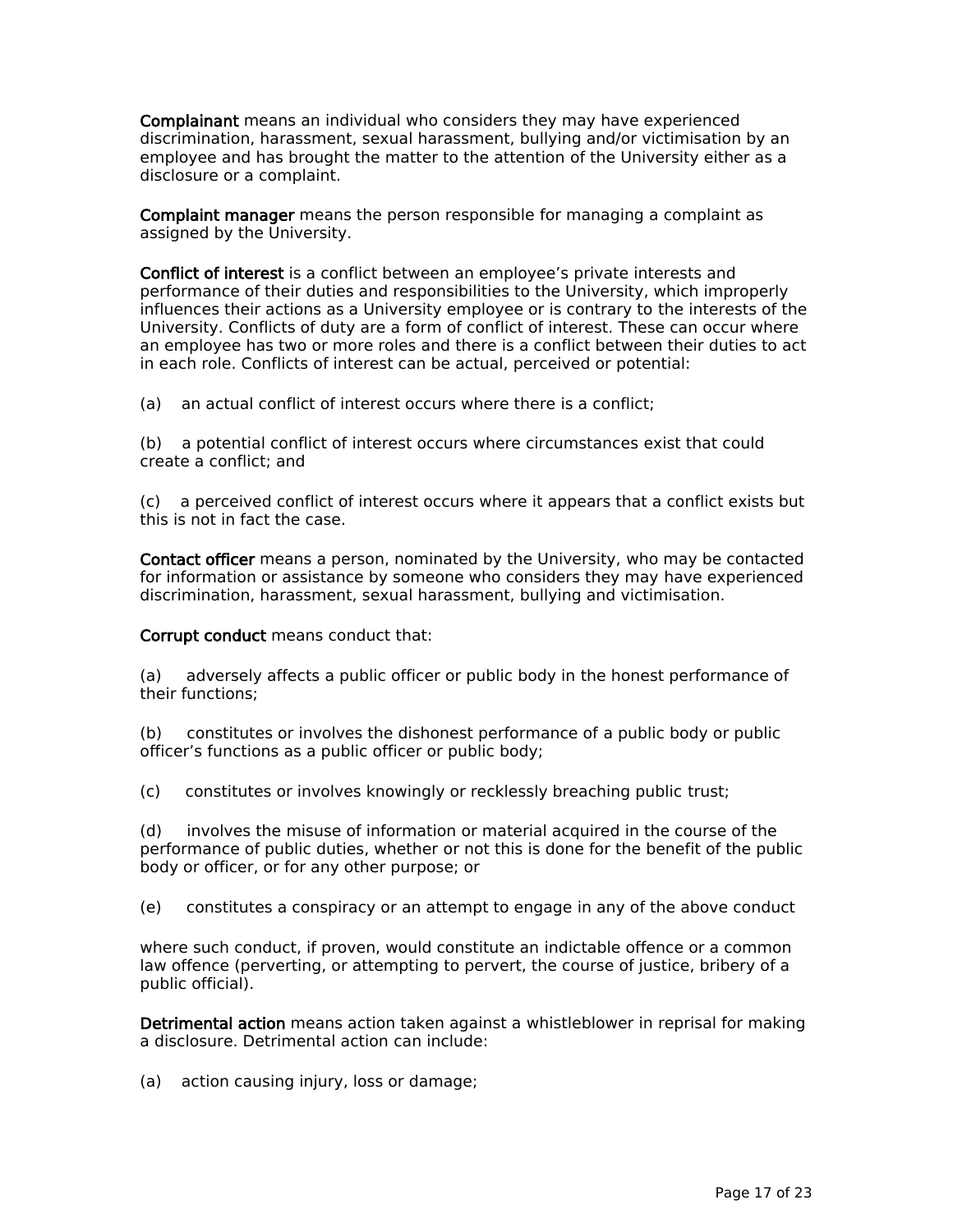#### (b) intimidation or harassment;

(c) discrimination, disadvantage or adverse treatment in relation to a person's employment, career, profession, trade or business, including the taking of disciplinary action; and

(d) other action that causes detriment as defined by the Whistleblower Protection Policy [\(MPF1346\)](file:/usr/local/tomcat/MPF1346).

**Discrimination** means unfavourable treatment of a person due to that person's Protected Attribute, including an attribute that a person has, has had in the past, is presumed to have, or may have in future, and includes direct and indirect discrimination.

Direct discrimination is when a person treats, or proposes to treat, another person unfavourably because of that person's attribute. In relation to a person with an impairment or disability, direct discrimination also occurs if a person does not make, or proposes not to make, reasonable adjustments for that person, and a failure to make a reasonable adjustment has the effect, because of the impairment or disability, of that person being treated unfavourably.

Indirect discrimination is when a person imposes, or proposes to impose, a requirement, condition or practice:

(a) that has, or is likely to have, the effect of disadvantaging a person with an attribute; and

(b) that is not reasonable.

**Employee** means an individual employed by the University and is a national system employee within the meaning of the *Fair Work Act 2009* (Cth). Employee is also commonly referred to as staff member, academic staff member or professional staff member.

**External employment** meanswork undertakennot for the University or as part of the normal duties of the employee's role, and includes external employment, paid work external to the University (including proprietorship), directorships or consultancy.

**Fraud** means dishonest activity causing actual or potential financial loss to any individual or entity including theft of moneys or other property by employees or individuals external to the entity and where deception is used at the time, immediately before or immediately following the activity. This also includes the deliberate falsification, concealment, destruction or use of falsified documentation used or intended for use for a non-business purpose or the improper use of information or position for financial benefit.

**Gifts** means a gift or series of gifts of entertainment, hospitality, travel or other benefit; or a gift of an item of property, whether of a personal nature or otherwise; excluding farewell gifts and gifts to which employees have contributed.

**Harassment** means any conduct of an individual towards another individual on the basis of an attribute of that other individual that is reasonably likely, in all the circumstances, to humiliate, offend, intimidate or distress the other individual.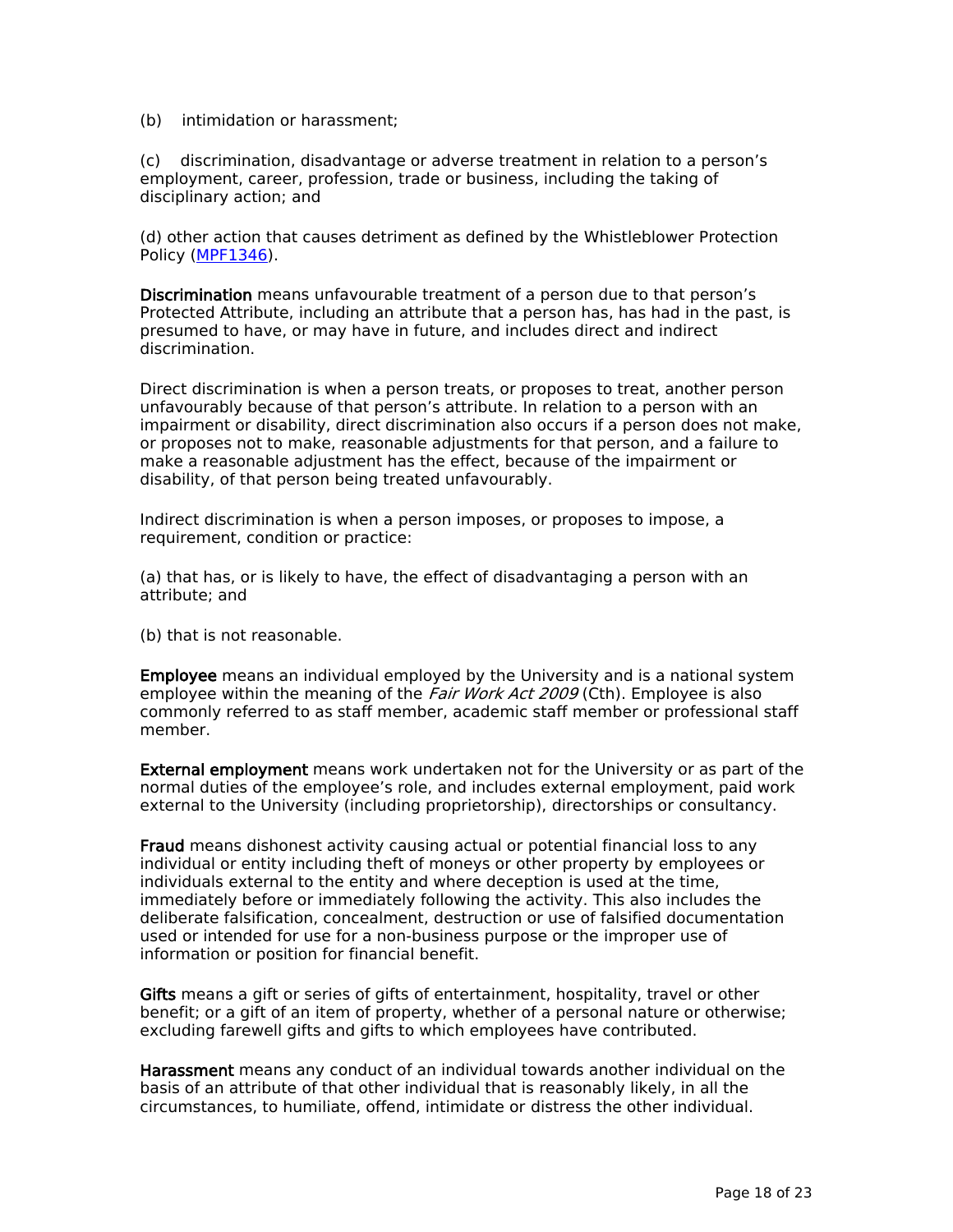**Hospitality** means any expenditure given or received of an entertainment nature including but not limited to meals, beverages, theatrical performances, cinema, sporting events, ceremonies or public relations events.

**Improper conduct** means conduct that:

(a) adversely affects the honest performance by a public officer or public body of his or her, or its, functions;

(b) constitutes or involves the dishonest performance of a public body or public officer's functions as a public officer or public body;

(c) constitutes, or involves, knowingly or recklessly breaching public trust;

(d) involves the misuse of information or material acquired in the course of the performance of public duties, whether or not this is done for the benefit of the public body or officer, or for any other purpose;

(e) constitutes a conspiracy or an attempt to engage in any of the above conduct; or

- (f) conduct of a public officer or public body that involves substantial:
- i. mismanagement of public resources;
- ii. risk to public health or safety; or
- iii. risk to the environment

where such conduct, if proven, would be either 'corrupt conduct' as defined under the *Independent Broad-based Anti-corruption Commission Act 2011* (Vic) which includes conduct listed in (a) to (e) above, where such conduct would constitute an indictable offence or a common law offence (perverting, or attempting to pervert, the course of justice, bribery of a public official); a criminal offence; or reasonable grounds for dismissing or dispensing with, or otherwise terminating the services of the officer who was, or is, engaged in that conduct.

**Inappropriate behaviour** means behaviour or conduct that does not comply either with this policy or the standards and expectations of the University.

**Physical assault** meansthe direct or indirect application of force by a person to the body of, or to clothing or equipment worn by, another person, which is either intended to cause harm or the person is reckless of the possibility that harm will be inflicted**.**

**Reasonable management action** includes, among other actions by the University:

(a) requesting an employee to perform reasonable duties in keeping with their position and responsibility;

(b) maintaining reasonable workplace expectations and standards;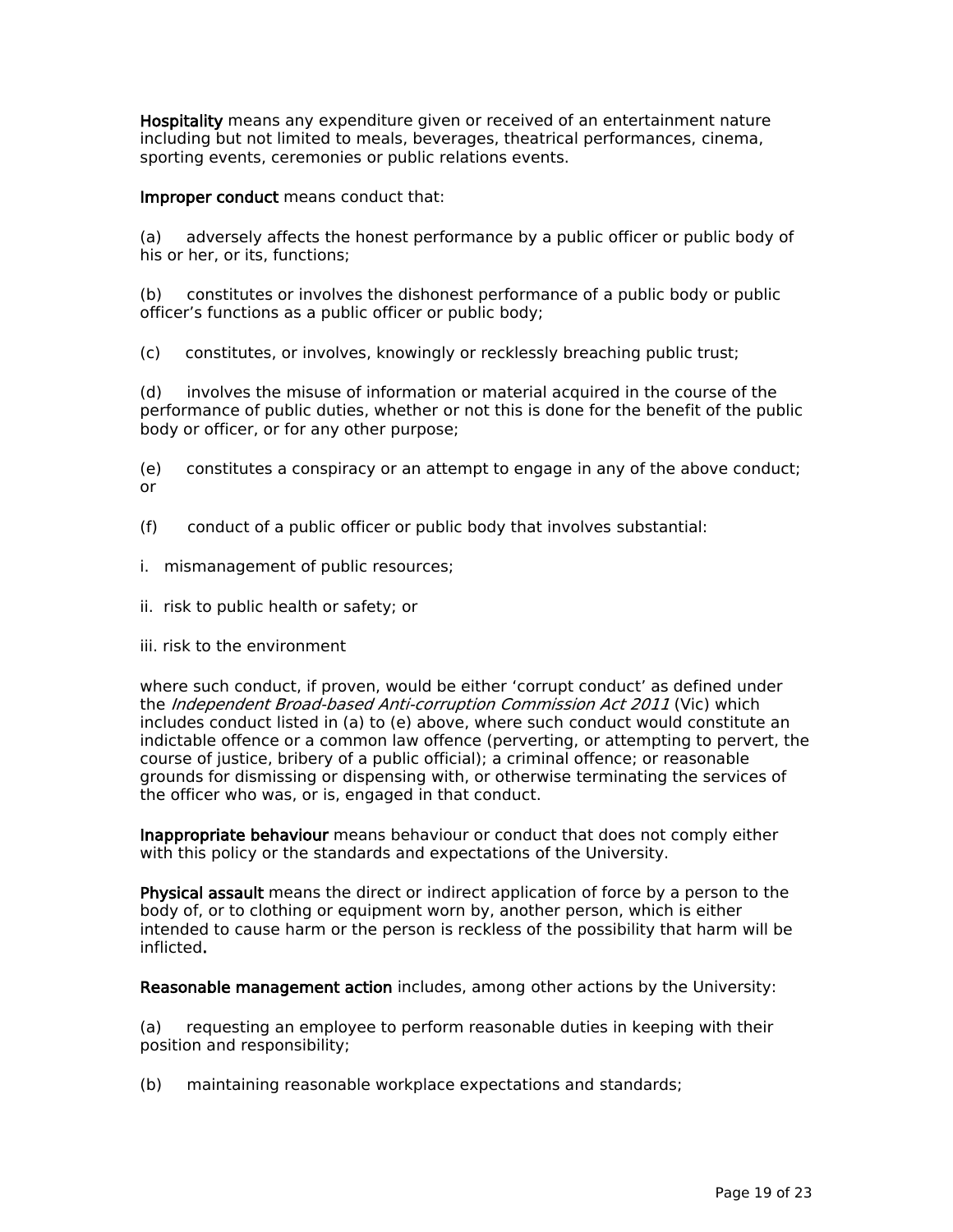- (c) performance management processes;
- (d) disciplinary action;

(e) informing an employee about unsatisfactory work performance or inappropriate workplace behaviour.

#### **Reportable gift** means:

(a) a gift with a value of more than \$100;

(b) a series of gifts from a single provider within a 12 month period with an aggregate value of more than \$200.

**Respondent** means a person about whom a disclosure is raised or complaint is made.

**Sexual assault is unlawful in accordance** with the *Crimes Act 1958* (Vic)**.** Itis any sexual act in which an individual is coerced, tricked or physically forced to engage against their will, or where they have withdrawn their consent. Sexual assault also includes any non-consensual sexual touching of an individual, or exposure to sexual content against their will.

Specifically, for the purpose of this policy, sexual assault is an umbrella term that includes: the following offences under the *Crimes Act 1958* (Vic):

(a) rape;

(b) sexual assault (sexual acts that involve touching but not penetration)

(c) any sexual contact with a child;

(d) sexual servitude; and

(e) forcing someone to witness a sex act or sexual content (e.g. exposing yourself to an individual either in person or through electronic means, displaying pornography without consent, and/or the like), where it would be foreseeable that the individual would experience fear or distress by witnessing the activity (as set out in section 48 of the *Crimes Act 1958* (Vic) as "sexual activity")

**Sexual harassment** is unlawful in accordance with the *Sex Discrimination Act 1984* (Cth) and *Equal Opportunity Act 2010* (Vic). Sexual harassmentis any unwelcome harassment where the behaviour has a sexual element or implication and the harasser in all the circumstances should have reasonably anticipated the possibility that the other person would be offended, humiliated or intimidated. The harasser does not need to intend to offend, humiliate or intimidate, or even to know, that this was the effect of the behaviour for this conduct to breach this policy or be against the law.

**Stalking** is the wilful and repeated following, watching and/or harassing of another person, which usually involves a series of actions that occur over a period of time. Stalking is not limited to the workplace and may include actions through electronic communication and virtual environments such as social media.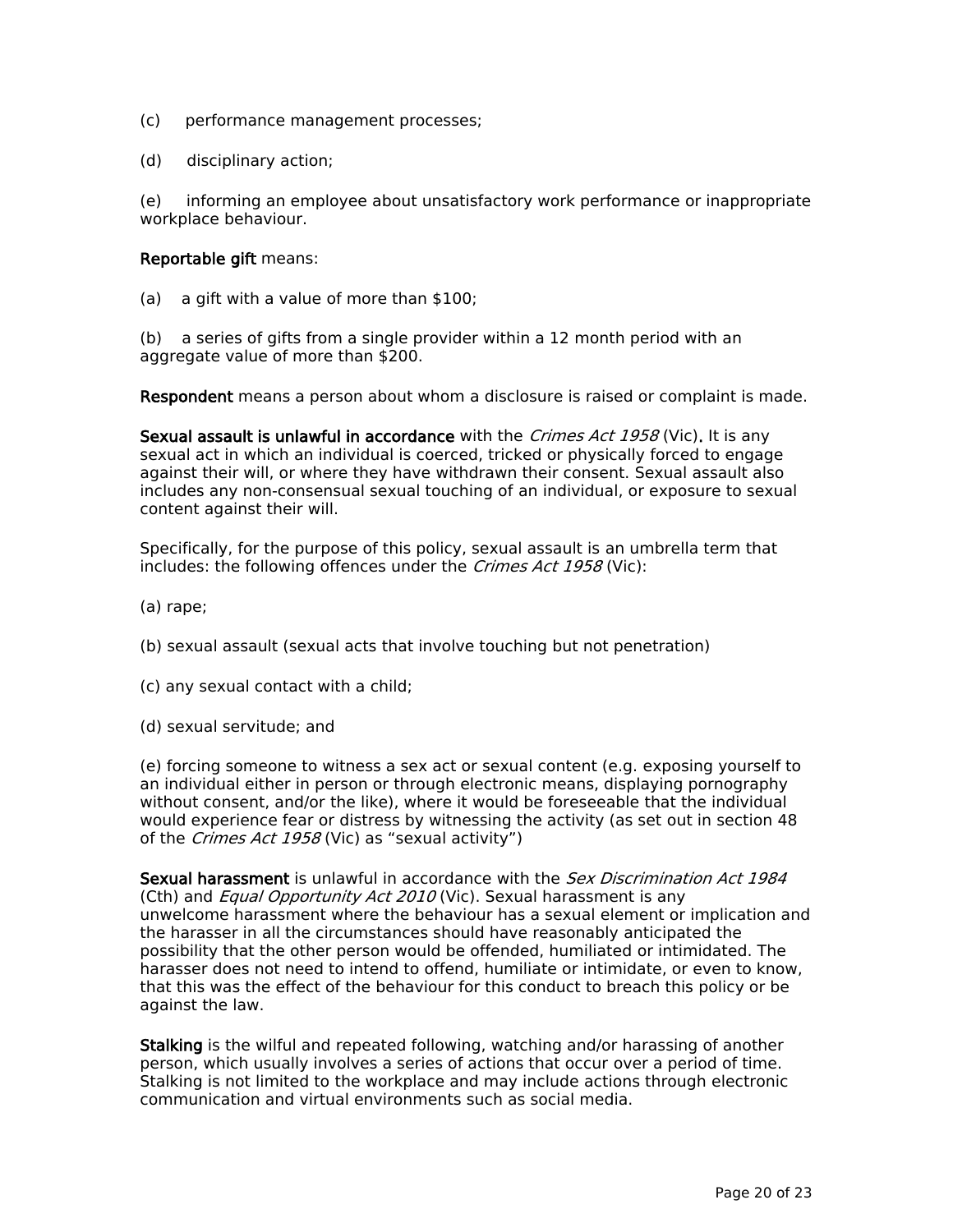**Student** means a graduate or an undergraduate student of the University, or a person designated as a student pursuant to section 3 of the *University of Melbourne Act 2009* (Vic).

**Support person** means an observer who does not actively participate in any aspect of the investigation or hearing of a complaint beyond the role of passive observer. In particular, the support person does not advocate on behalf of the complainant or respondent or play an active role in representing and advancing the views and positions of the complainant or respondent.

**University** means the University of Melbourne which is a national system employer within the meaning of the *Fair Work Act 2009* (Cth). In this policy University has the same meaning as employer or organisation.

**Unlawful dealing with a child** is where a person who has a duty of care takes, or fails to take, action that has either resulted in harm to the child, or has the potential to cause harm. This includes subjecting a child to any activity deemed inappropriate for a minor.

**Victimisation** means when a person is treated, or threatened to be treated, in a detrimental manner as a result of seeking assistance, making or threatening to make a complaint or raising a disclosure, or considering whether to raise a disclosure or complaint, or participating in proceedings about a matter under this policy.

**Vilification** means an act to incite hatred, serious contempt, or severe ridicule towards an individual or group of individuals on the grounds of the race, religion, sexuality or gender identity of the individual or group through:

(a) any form of communication throughout the University or to the public, such as speaking, writing, printing, displaying notices and messages on the University intranet, internet and social media; or

(b) any conduct observable within the University or by the public, including actions, gestures, wearing or display of clothing, signs, flags, emblems or insignia.

**Working with Children Check** is a check conducted by the State Government of Victoria through the Department of Justice and Community Safety (the department) to screen an applicant or cardholder's criminal records and the professional conduct reports made by the bodies listed in the Act. If the Check finds serious sexual, violent or drug offences, or adverse professional reports, the department assesses these to determine if the person will pass the Check.

## **POLICY APPROVER**

Deputy Vice-Chancellor (People & Community)

## **POLICY STEWARD**

Executive Director, Human Resources and OH&S

### **REVIEW**

This policy is to be reviewed by 21 November 2021.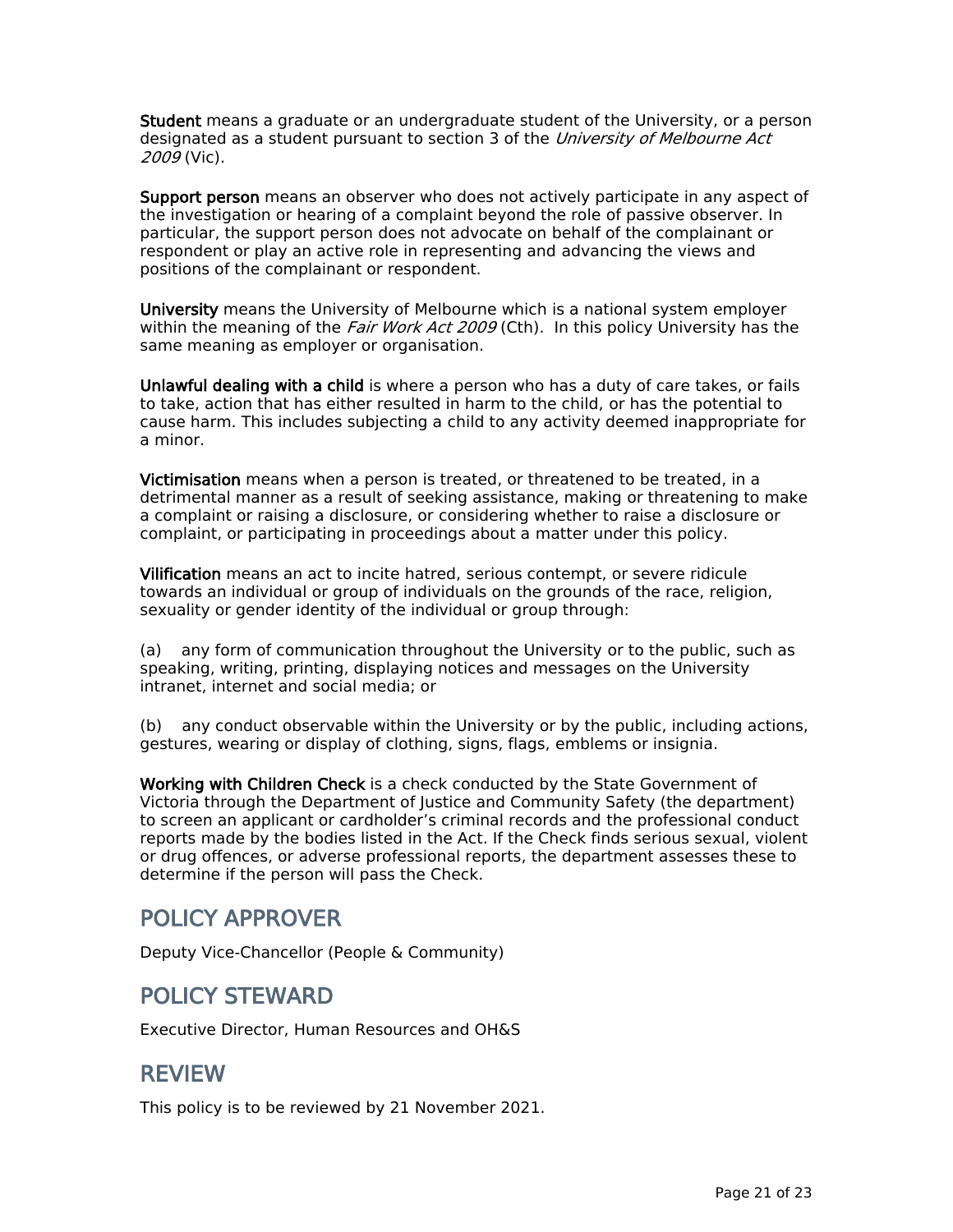## **VERSION HISTORY**

| <b>Version</b> | Approved<br>by                          | Approval<br>Date       | <b>Effective</b><br>Date | <b>Sections modified</b>                                                                                                                                                                                                                                                                                                                                                                                                                                                                                                                                                                                                                                                                                                                                                                                                                                                                                                                                                                                                                                                                                                             |
|----------------|-----------------------------------------|------------------------|--------------------------|--------------------------------------------------------------------------------------------------------------------------------------------------------------------------------------------------------------------------------------------------------------------------------------------------------------------------------------------------------------------------------------------------------------------------------------------------------------------------------------------------------------------------------------------------------------------------------------------------------------------------------------------------------------------------------------------------------------------------------------------------------------------------------------------------------------------------------------------------------------------------------------------------------------------------------------------------------------------------------------------------------------------------------------------------------------------------------------------------------------------------------------|
| 1              | <b>VP Admin</b><br>& Finance<br>and CFO | 21<br>November<br>2016 | 30<br>November<br>2016   | New policy arising from the Policy<br>Consolidation Project (incorporating the<br>former Equal Opportunity Policy<br>MPF1241, Discrimination, Sexual<br>Harassment and Bullying Procedure<br>MPF1230, Responsible Conduct of Staff<br>Policy MPF1160, Conflict of Interest<br>Procedure MPF1162, Gifts Procedure<br>MPF1163, Staff-Student Relationships<br>Procedure MPF1137, Theft, Fraud and<br>Corrupt Conduct Procedure MPF1166<br>and Whistleblowers and Protected<br>Disclosures Procedure MPF1217).                                                                                                                                                                                                                                                                                                                                                                                                                                                                                                                                                                                                                          |
| 2              | <b>VP Admin</b><br>& Finance<br>and CFO | 15<br>October<br>2018  | 19<br>October<br>2018    | Policy amended to address: Changes to<br>the Employee Relations function;<br>Introduction of the Child Safety Policy;<br>Incorporation of content regarding<br>secondary employment (formerly<br>known as Outside Work) to allow for<br>the revocation of the existing Outside<br>Work Procedure; Clarification of<br>content regarding employee-student<br>relationships; Changes to complaint<br>handling processes; Incorporation of<br>recommendations from Universities<br>Australia Guidelines regarding<br>disclosures; and, Drafting<br>improvements. Policy amended to<br>address:<br>Changes to the Employee Relations<br>function;<br>Introduction of the Child Safety Policy;<br>Incorporation of content regarding<br>secondary employment (formerly<br>known as Outside Work) to allow for<br>the revocation of the existing Outside<br>Work Procedure;<br>Clarification of content regarding<br>employee-student relationships;<br>Changes to complaint handling<br>processes;<br>Incorporation of recommendations<br>from Universities Australia Guidelines<br>regarding disclosures; and,<br>Drafting improvements. |
| 3              | Vice-<br>Chancellor                     | 7 March<br>2019        | 19 August<br>2019        | Changed Policy Approver to Vice-<br>President (Strategy & Culture)<br>(previously Vice-Principal,<br>Administration and Finance & CFO).                                                                                                                                                                                                                                                                                                                                                                                                                                                                                                                                                                                                                                                                                                                                                                                                                                                                                                                                                                                              |